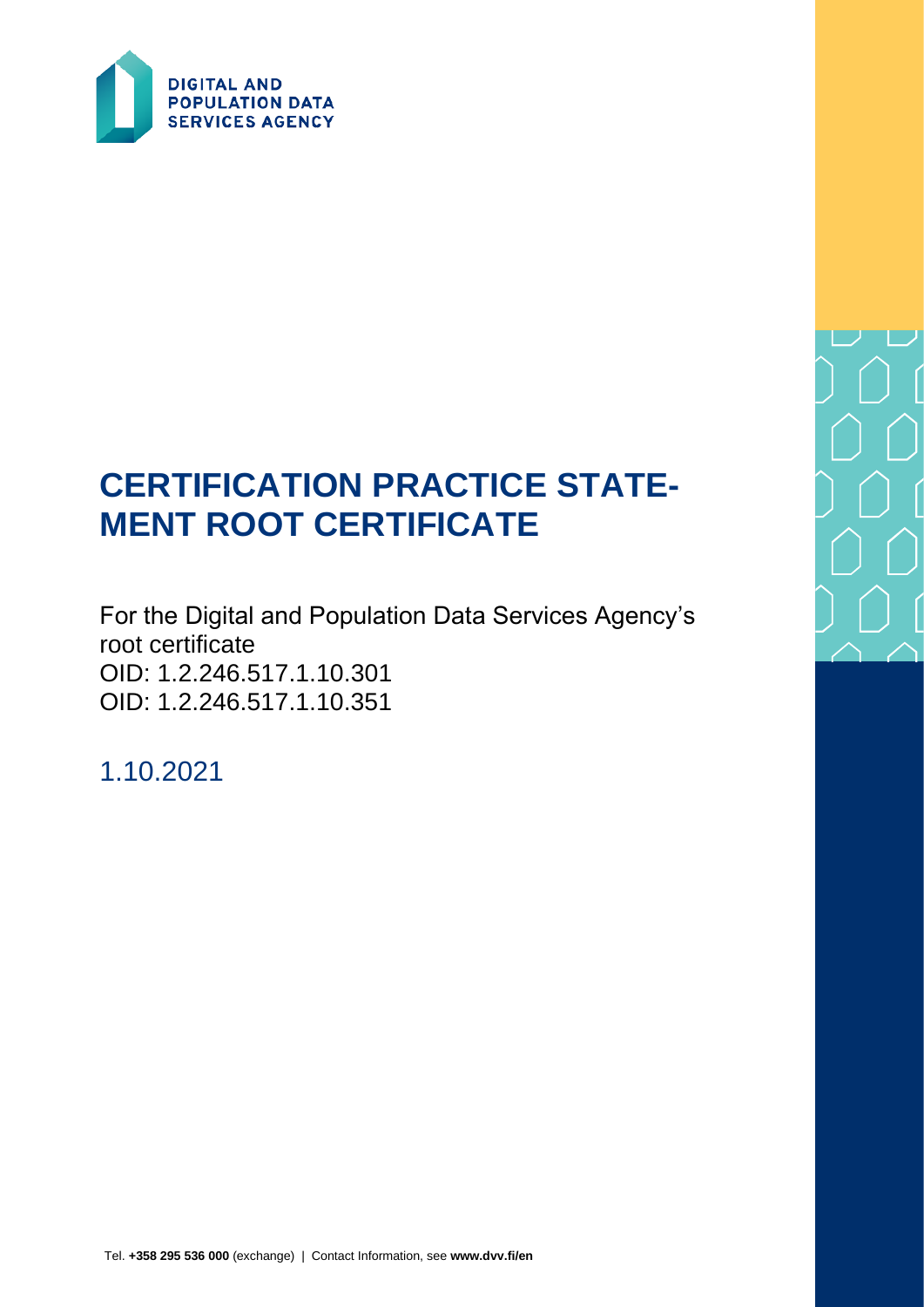

**For the Digital and Population Data Services Agency's root certificate** [Tarkenne]

[Numero]

| <b>Document management</b> |                     |  |  |
|----------------------------|---------------------|--|--|
| Owner                      |                     |  |  |
| Prepared by                | <b>Ville Aarnio</b> |  |  |
| Inspected by               |                     |  |  |
| Approved by                | Mikko pitkänen      |  |  |

| Version control |                    |             |
|-----------------|--------------------|-------------|
| version no.     | what has been done | date/person |
| v. 1.0          | Versio 1.0         | 1.6.2021/VA |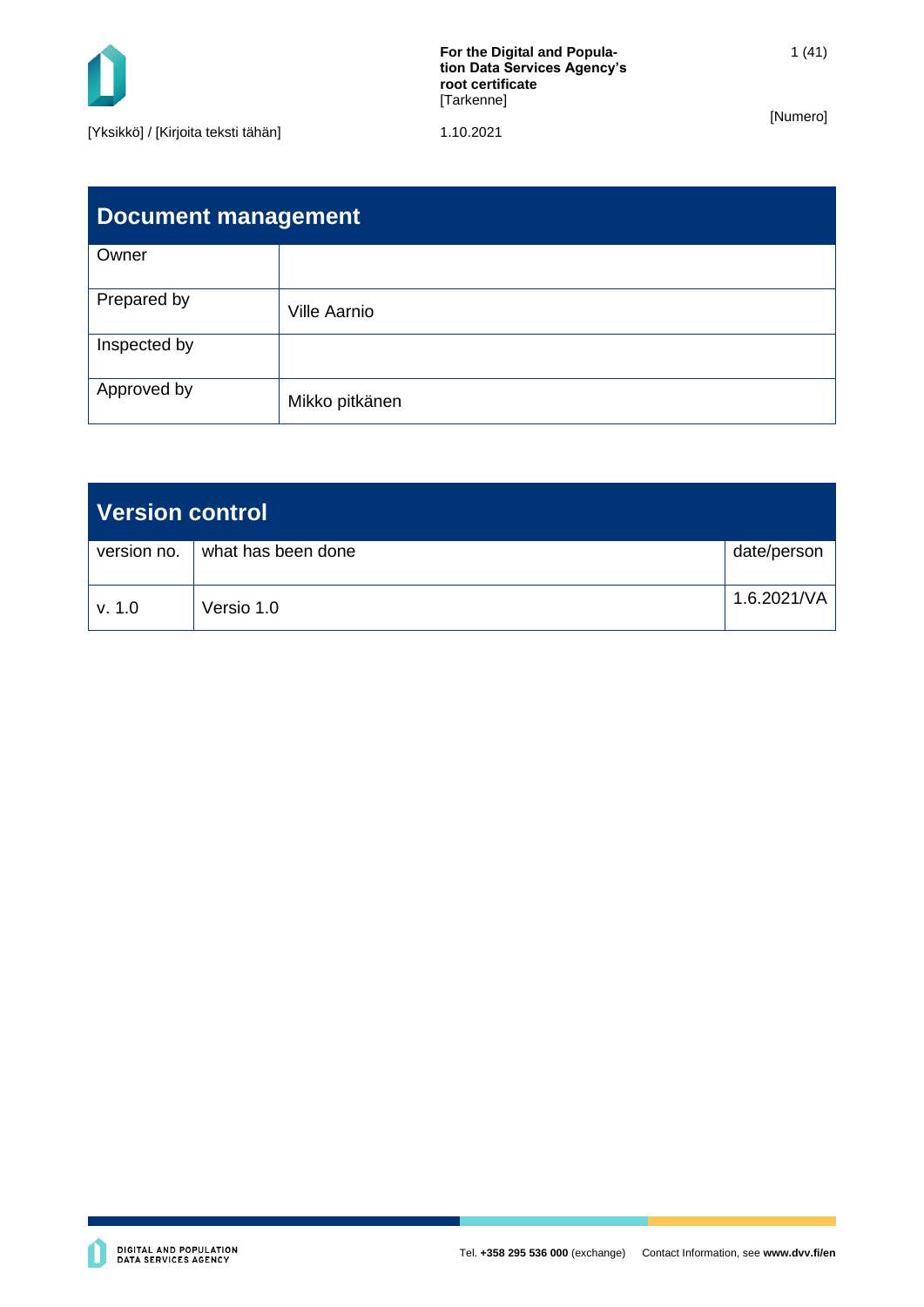

2 (41)

[Numero]

# **Table of contents**

| 1              |       |                                                                                     |  |
|----------------|-------|-------------------------------------------------------------------------------------|--|
|                | 1.1   |                                                                                     |  |
|                | 1.2   |                                                                                     |  |
|                | 1.3   | The root certification authority and the range of application of CA certificates 13 |  |
|                | 1.3.1 |                                                                                     |  |
|                | 1.3.2 |                                                                                     |  |
|                | 1.3.3 |                                                                                     |  |
|                | 1.3.4 |                                                                                     |  |
|                | 1.3.5 |                                                                                     |  |
|                | 1.3.6 |                                                                                     |  |
|                | 1.4   |                                                                                     |  |
|                | 1.4.1 | Organisation responsible for administering the certification practice statement 14  |  |
|                | 1.4.2 |                                                                                     |  |
| $\overline{2}$ |       |                                                                                     |  |
|                | 2.1   |                                                                                     |  |
|                | 2.1.1 |                                                                                     |  |
|                | 2.1.2 | The obligations concerning the CA certificate holder organisation  16               |  |
|                | 2.1.3 |                                                                                     |  |
|                | 2.1.4 |                                                                                     |  |
|                | 2.2   |                                                                                     |  |
|                | 2.2.1 |                                                                                     |  |
|                | 2.2.2 |                                                                                     |  |
|                | 2.2.3 |                                                                                     |  |
|                | 2.2.4 |                                                                                     |  |
|                | 2.2.5 |                                                                                     |  |
|                | 2.3   |                                                                                     |  |
|                | 2.3.1 |                                                                                     |  |
|                | 2.3.2 |                                                                                     |  |
|                | 2.3.3 |                                                                                     |  |
|                | 2.4   |                                                                                     |  |
|                | 2.4.1 |                                                                                     |  |
|                | 2.4.2 |                                                                                     |  |
|                | 2.5   |                                                                                     |  |
|                | 2.5.1 |                                                                                     |  |
|                | 2.5.2 |                                                                                     |  |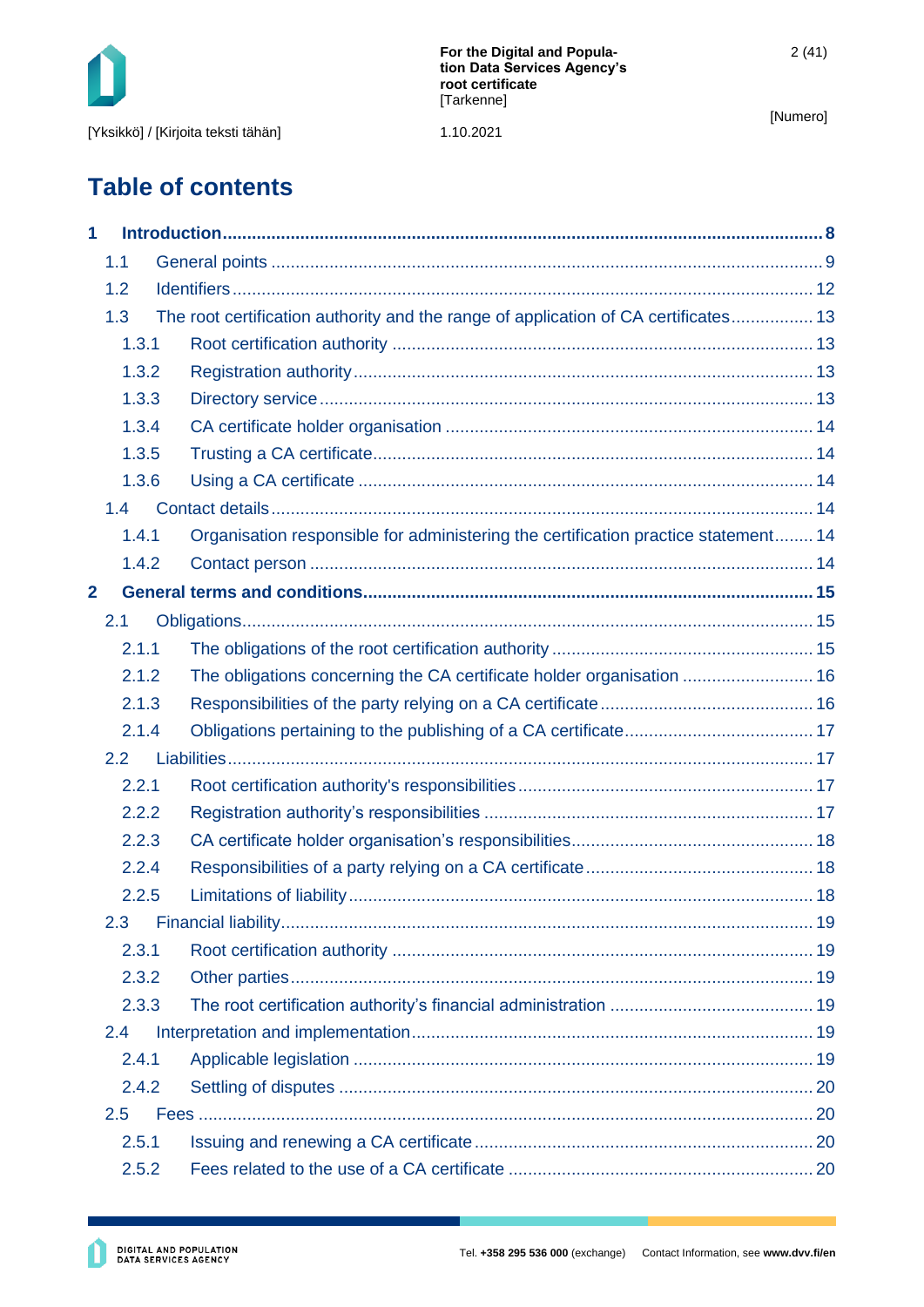

[Yksikkö] / [Kirjoita teksti tähän]

|                         | 2.5.3         |  |
|-------------------------|---------------|--|
|                         | 2.6           |  |
|                         | 2.6.1         |  |
|                         | 2.6.2         |  |
|                         | 2.6.3         |  |
|                         | 2.6.4         |  |
|                         | $2.7^{\circ}$ |  |
|                         | 2.7.1         |  |
|                         | 2.7.2         |  |
|                         | 2.7.3         |  |
|                         | 2.7.4         |  |
|                         | 2.7.5         |  |
|                         | 2.8           |  |
|                         | 2.8.1         |  |
|                         | 2.8.2         |  |
|                         | 2.8.3         |  |
|                         | 2.8.4         |  |
|                         | 2.8.5         |  |
|                         | 2.8.6         |  |
|                         | 2.9           |  |
| $\overline{\mathbf{3}}$ |               |  |
|                         | 3.1           |  |
|                         | 3.1.1         |  |
|                         | 3.1.2         |  |
|                         | 3.2           |  |
|                         | 3.3           |  |
| 4                       |               |  |
|                         | 4.1           |  |
|                         | 4.2           |  |
|                         | 4.3           |  |
|                         | 4.4           |  |
|                         | 4.4.1         |  |
|                         | 4.4.2         |  |
|                         | 4.4.3         |  |
|                         | 4.4.4         |  |
|                         | 4.4.5         |  |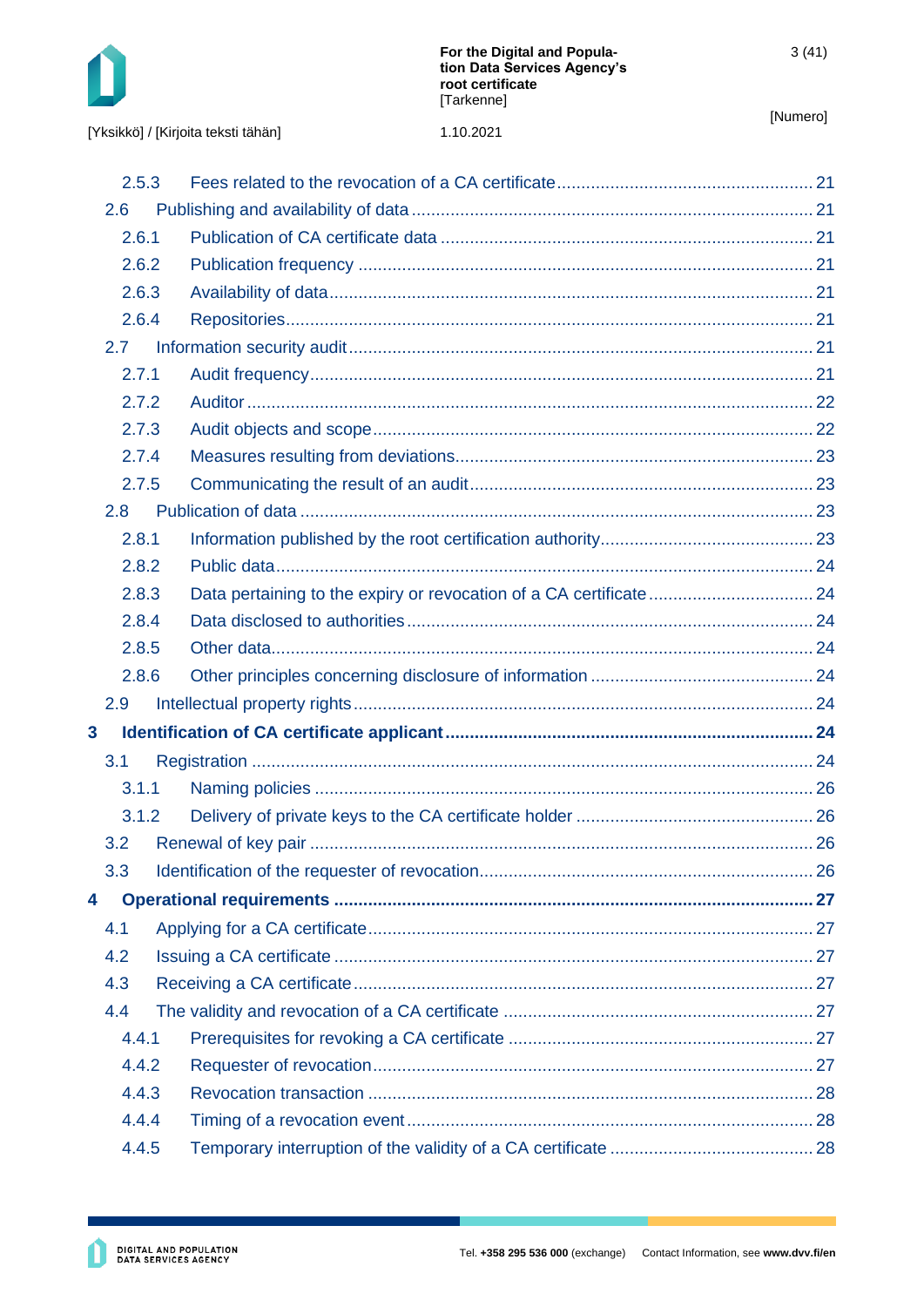

[Yksikkö] / [Kirjoita teksti tähän] 1.10.2021

|   | 4.4.6        |                                                                                              |    |
|---|--------------|----------------------------------------------------------------------------------------------|----|
|   | 4.4.7        |                                                                                              |    |
|   | 4.4.8        |                                                                                              |    |
|   | 4.4.9<br>key | Special requirements pertaining to the exposure of the CA certificate holder's private<br>29 |    |
|   | 4.5          |                                                                                              |    |
|   | 4.6          |                                                                                              |    |
|   | 4.6.1        |                                                                                              |    |
|   | 4.6.2        |                                                                                              |    |
|   | 4.6.3        |                                                                                              |    |
|   | 4.6.4        |                                                                                              |    |
|   | 4.7          |                                                                                              |    |
|   | 4.7.1        | The root certification authority's private key has become disclosed or the root              |    |
|   | 4.7.2        | Compromised security because of a natural disaster or other catastrophe  31                  |    |
|   | 4.8          |                                                                                              |    |
| 5 |              |                                                                                              |    |
|   | 5.1          |                                                                                              |    |
|   | 5.1.1        |                                                                                              |    |
|   | 5.1.2        |                                                                                              |    |
|   | 5.1.3        |                                                                                              |    |
|   | 5.1.4        |                                                                                              |    |
|   | 5.1.5        |                                                                                              |    |
|   | 5.1.6        |                                                                                              |    |
|   | 5.1.7        |                                                                                              |    |
|   | 5.2          |                                                                                              | 33 |
|   | 5.2.1        |                                                                                              |    |
|   | 5.2.2        |                                                                                              |    |
|   | 5.2.3        |                                                                                              |    |
|   | 5.3          |                                                                                              |    |
|   | 5.3.1        |                                                                                              |    |
|   | 5.3.2        |                                                                                              |    |
|   | 5.3.3        |                                                                                              |    |
|   | 5.3.4        |                                                                                              |    |
|   | 5.3.5        |                                                                                              |    |
|   | 5.3.6        |                                                                                              |    |
|   | 5.3.7        |                                                                                              |    |
|   |              |                                                                                              |    |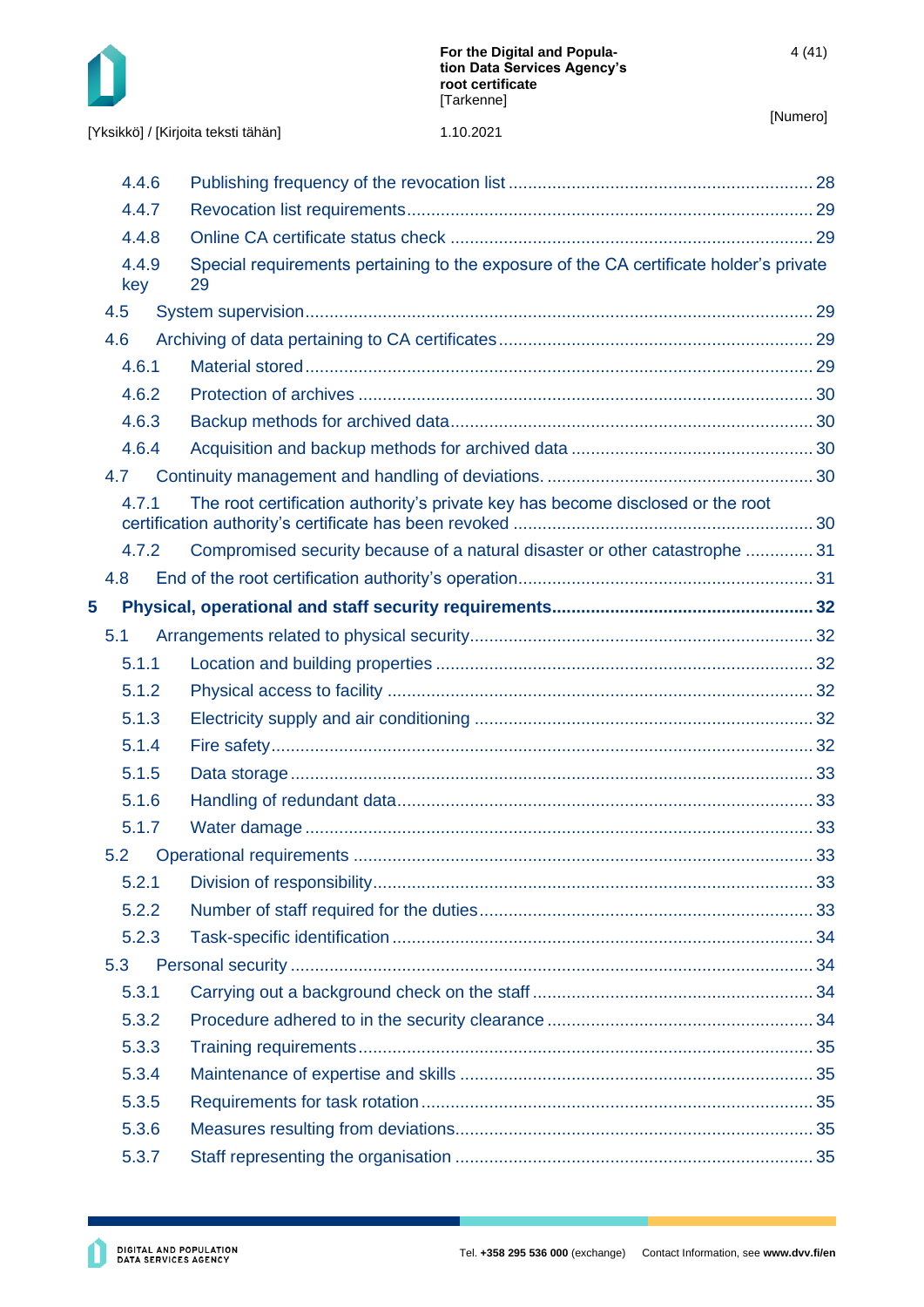

|   | 5.3.8 |  |                                                                                                  |  |
|---|-------|--|--------------------------------------------------------------------------------------------------|--|
| 6 |       |  |                                                                                                  |  |
|   | 6.1   |  |                                                                                                  |  |
|   | 6.1.1 |  |                                                                                                  |  |
|   | 6.1.2 |  |                                                                                                  |  |
|   | 6.1.3 |  | Delivery of the CA certificate applicant's public key to the root certification authority 36     |  |
|   | 6.1.4 |  | Distribution of the root certification authority's public key to the CA certificate holder<br>36 |  |
|   | 6.1.5 |  |                                                                                                  |  |
|   | 6.1.6 |  |                                                                                                  |  |
|   | 6.2   |  |                                                                                                  |  |
|   | 6.2.1 |  |                                                                                                  |  |
|   | 6.2.2 |  | Staff participating in the handling of the root certification authority's private key  37        |  |
|   | 6.2.3 |  |                                                                                                  |  |
|   | 6.2.4 |  |                                                                                                  |  |
|   | 6.2.5 |  |                                                                                                  |  |
|   | 6.2.6 |  |                                                                                                  |  |
|   | 6.3   |  |                                                                                                  |  |
|   | 6.3.1 |  |                                                                                                  |  |
|   | 6.3.2 |  |                                                                                                  |  |
|   | 6.4   |  | Security requirements pertaining to the use of and access to computers38                         |  |
|   | 6.4.1 |  |                                                                                                  |  |
|   | 6.5   |  |                                                                                                  |  |
|   | 6.5.1 |  |                                                                                                  |  |
|   | 6.5.2 |  |                                                                                                  |  |
|   | 6.6   |  |                                                                                                  |  |
|   | 6.7   |  |                                                                                                  |  |
| 7 |       |  |                                                                                                  |  |
|   | 7.1   |  |                                                                                                  |  |
|   | 7.2   |  |                                                                                                  |  |
| 8 |       |  |                                                                                                  |  |
|   | 8.1   |  |                                                                                                  |  |
|   | 8.2   |  |                                                                                                  |  |
|   | 8.3   |  | Modification and approval procedure of the certification practice statement 40                   |  |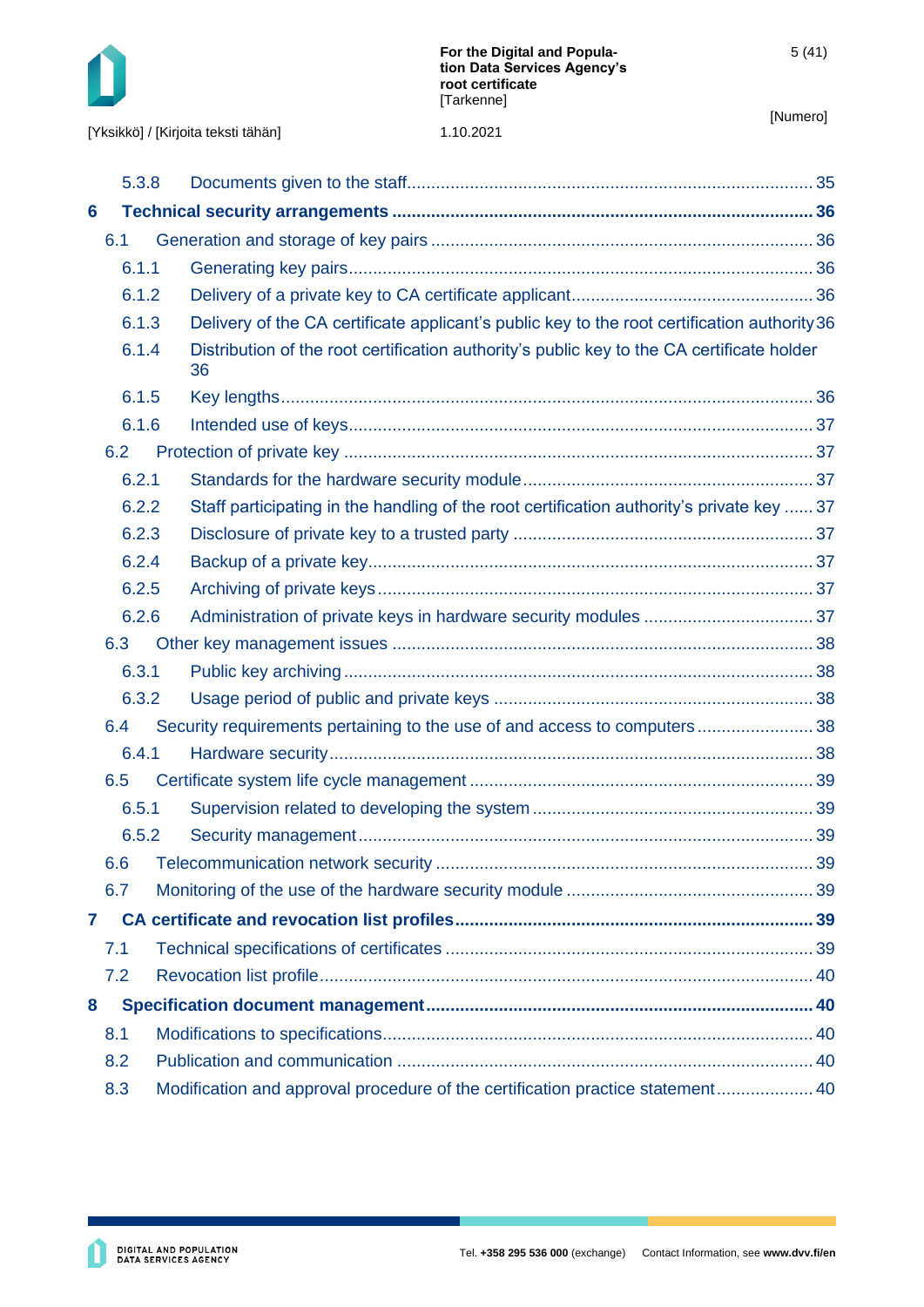

**For the Digital and Population Data Services Agency's root certificate [Tarkenne]** 

[Numero]

Definitions and abbreviations

**Definitions** 

Activation data: Confidential data that, in addition to RSA keys, is needed to use cryptographic modules (including basic PINs and signature PINs).

Key pair: A pair of interconnected keys, one public and one private, which are used in public key methods. The keys' purpose is defined in the certificate (see certificate holder's signature certificate and authentication and encryption certificate).

Asymmetric encryption: A pair consisting of one public key and one private key is used in asymmetric encryption. A message that has been encrypted using a public key can only be accessed by the private key of the key pair in question.

Public key: The public component of a key pair used in asymmetric encryption in public key methods. The certification authority certifies with its electronic signature that the public key belongs to the certificate holder. The public key is part of the data content of the certificate.

Public key infrastructure: Information security infrastructure in which security services are provided using the public key method.

Public key method: An information security service, such as electronic identification, provided by using a public and a private key, certificates and asymmetric encryption.

Root certification authority: An organisation that issues CA certificates and formulates a certificate policy describing its activities as well as a certification practice. In this certification practice, the Digital and Population Data Services Agency serves as the root certification authority.

Citizen certificate: A certificate for secure use of e-services issued by the Digital and Population Data Services Agency to a natural person governed by the Act on the Population Information System and the Certificate Services of the Population Register Centre.

Relying party: The party that relies on the certificate data and uses the certificate to access different security services, including authentication, confidentiality and signature certification, when the certification authority's signature associated with the certificate is a match.

OID: Object Identifier, a unique identifier. The unique identifier OID of this certification practice is part of the data content of each CA certificate issued by the root certification authority.

PDS: PKI Disclosure Statement, a certificate description. A document that provides a general description of the different areas of the certification authority's activities.

RSA algorithm: An asymmetric public key algorithm.

Registration authority: The registration authority identifies the certificate applicant in accordance with the certificate policy and certification practice statement by commission of the certification authority.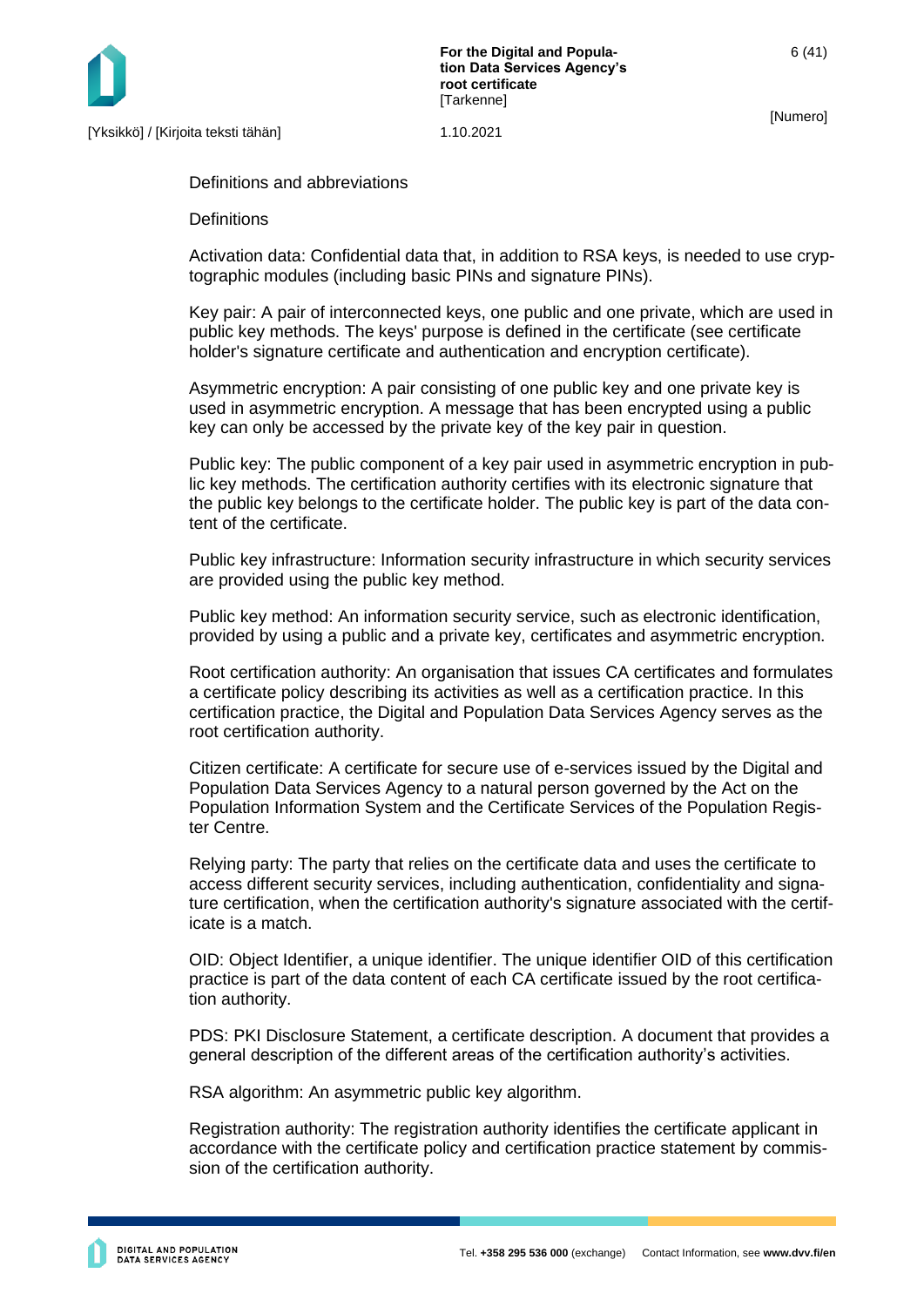

Revocation list: A list of certificates that have been revoked before their expiry. A certificate put on the revocation list cannot be re-activated. (Authority Revocation List, ARL).

Certificate: A digital certificate that associates the signature authentication data with the signatory and authenticates the signatory.

Certificate system: An IT system used to create certificates and sign revocation lists.

PKI disclosure statement: A document that contains the main solutions of the certificate policy and certification practice.

Certificate Policy (CP): A document describing how the root certification authority issues CA certificates. Additionally, the document describes such aspects as the parties' responsibilities. The certificate policy must be publicly accessible.

Certificate register: A register conformant to the Act on Strong Electronic Identification and Trust Services that a Certification Authority providing certificates to the public must maintain for a set period of time.

Certification practice (CPS): A more detailed description of how the root certification authority implements its certificate policy.

Certification authority's private key: The private key used by the certification authority to sign the certificates it issues and the revocation lists it publishes.

Certification authority: An organisation that issues certificates, is responsible for their creation and draws up a certificate policy that describes its operation and the associated certification practice statement.

CA certificate: A certificate issued by the root certification authority (CA). Contains the public key that corresponds to the private key issued by the certification authority used to authenticate the certification authority's electronic signature.

Certificate applicant: An organisation that applies for a certificate and that is identified at the time of submitting the application.

Certificate holder: An organisation whose public key has been certified with the root certification authority's private key and whose identifying data are contained in the CA certificate.

Certificate usage and purpose: In this document, certificate usage refers to the use of both the certificate and the associated keys. For example, using a certificate to create an electronic signature refers to both the use of a private key for signing a document and to the use of the public key and certificate for verifying the signature.

Acronyms ARL Authority Revocation List CA Certification Authority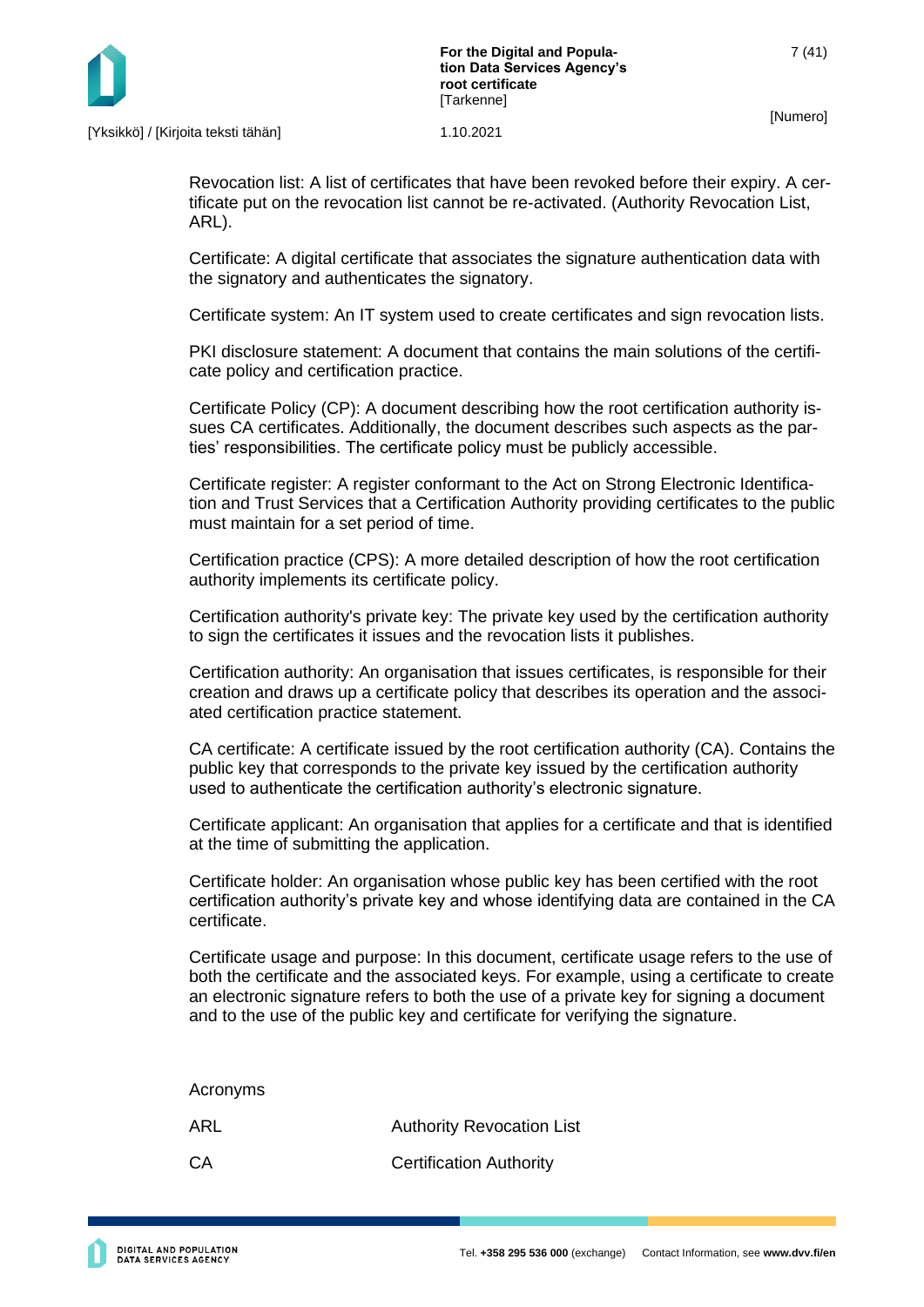8 (41)

[Yksikkö] / [Kirjoita teksti tähän] 1.10.2021

CP Certificate Policy

- CPS Certification Practice Statement
- CRL Certificate Revocation List
- ECC Elliptic Curve Cryptography
- FINEID Finnish Electronic Identification
- FIPS Federal Information Processing Standard
- HSM Hardware Security Module
- eID Electronic identification of a person
- HTTP Hypertext Transfer Protocol
- ISO 27001 ISO/IEC 27001
- LDAP Lightweight Directory Access Control
- OCSP Online Certificate Status Protocol, an online service for checking the status of a certificate
- OID **Object Identifier**
- PDS PKI Disclosure Statement, certificate description
- PKI PKI Public Key Infrastructure
- RSA Rivest, Shamir, Adleman
- SIM Subscriber Identity Module
- DPDSA Digital and Population Data Services Agency

# <span id="page-8-0"></span>**1 Introduction**

The certification practice statement is a document drawn up by the certification authority (CA) which describes the practices and principles used in certification. The certification practice statement is a more detailed description of the certification authority's activities than a certificate policy.

This certificate practice statement is applied to the root certification authority's certificate (DVV Gov. Root CA – G3 RSA and DVV Gov. ROOT CA – G3 ECC) of the Digital and Population Data Services Agency.

The status and tasks of the Certification Authority have been established by the Act on the

Digital and Population Data Services Agency (304/2019), previously knowns as Population Register Centre.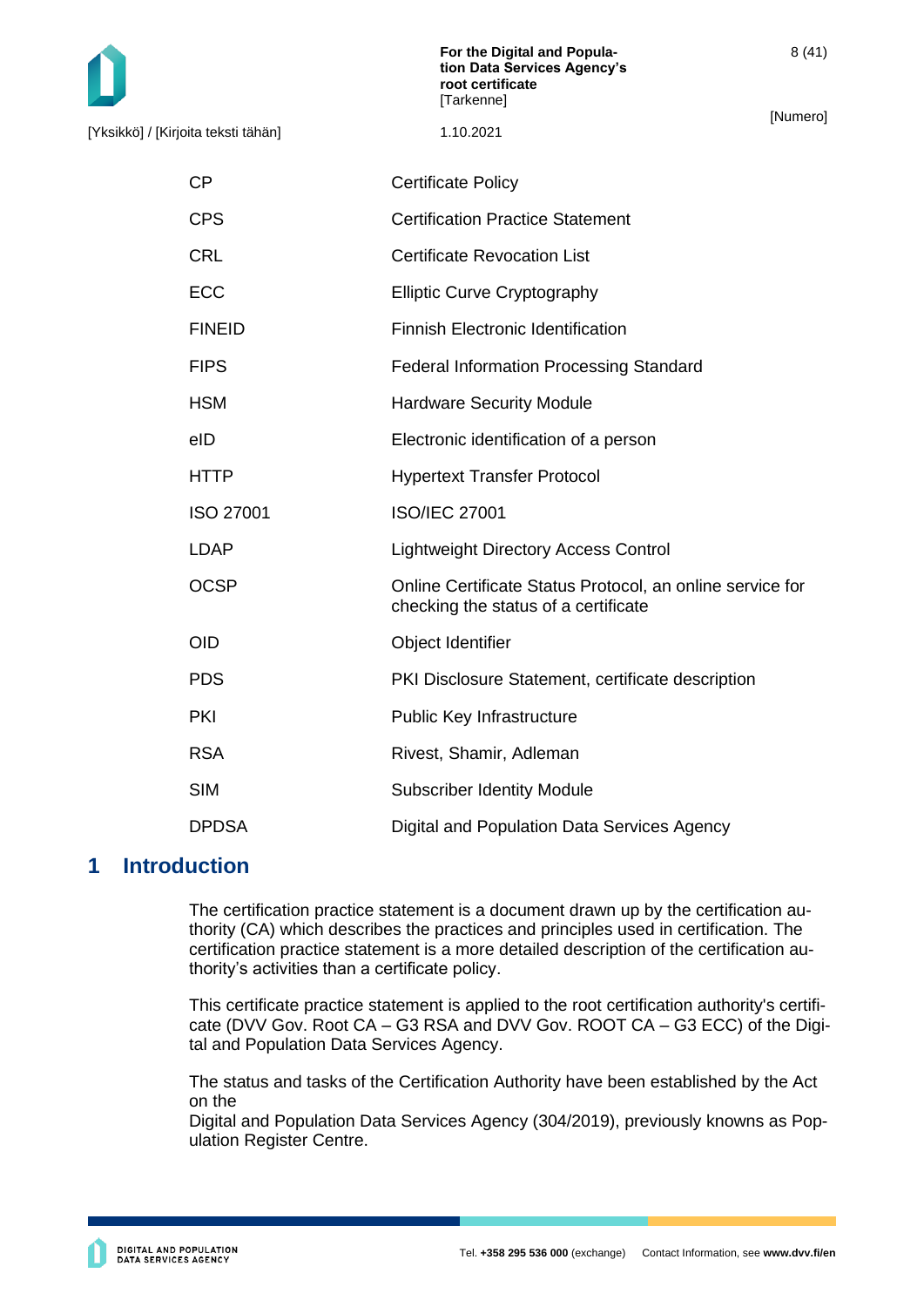

**For the Digital and Population Data Services Agency's root certificate [Tarkenne]** 

[Numero]

# <span id="page-9-0"></span>**1.1 General points**

The Digital and Population Data Services Agency's certificate services are based on the public key infrastructure (PKI). The DPDSA's certificate infrastructure consists of a certificate system, a supplier of certificate data contained in the certificate cards, a revocation list, an advisory service and a directory service. The DPDSA's activities as a certification authority include the provision of certification, directory and revocation services, registration, and the creation and individualisation of a card that contains the certificate. The DPDSA is responsible for the functioning of the certificate system as a whole, including any registration authorities and technical suppliers it may use.

DPDSA draws up a separate certificate policy for each type of certificate issued by it, and a separate certification practice statement for each technical platform. The certificate policy contains a general description of the practices, terms and conditions, responsibility allocation and other matters related to certificate usage for each type of certificate. The certification practice statement contains a detailed description of the applicable practices. Each document is identified by an OID. The documents are available online at www.fineid.fi.

The DPDSA's certificate activities are based on provisions on identification and trust services laid down in Regulation (EU) No 910/2014 of the European Parliament and of the Council of 23 July 2014 on electronic identification and trust services for electronic transactions in the internal market and repealing Directive 1999/93/EC (Regulation).

The Digital and Population Data Services Agency's trust services meet the requirements contained not only in the eIDAS Regulation but also in standard EN 319 401 for qualified trust service providers and standard EN 319 411-1 for qualified trust service providers issuing certificates.

The certificates issued by the Digital and Population Data Services Agency are signature certificates and means of strong electronic identification in accordance with the Act on Strong Electronic Identification and Trust Services (617/2009). The DPDSA also issues other personal and software certificates within the same reliable system of the certification authority.

The Digital and Population Data Services Agency's trust structure is hierarchic: the PCR has a single root certification authority that issues certificates to other certification authorities. A certification authority may be either the Digital and Population Data Services Agency or some other public or private organisation.

The Digital and Population Data Services Agency introduced a new certificate system on 14/12/2017. The Digital and Population Data Services Agency's trust model is hierarchic: the PCR has a single root certification authority that issues certificates to other certification authorities. A certification authority may be either the Digital and Population Data Services Agency or some other public or private organisation.

This document describes the practices that the root certification authority follows when issuing certificates to the certification authority granting Government citizen certificates. End user certificates are not issued by the root certification authority: these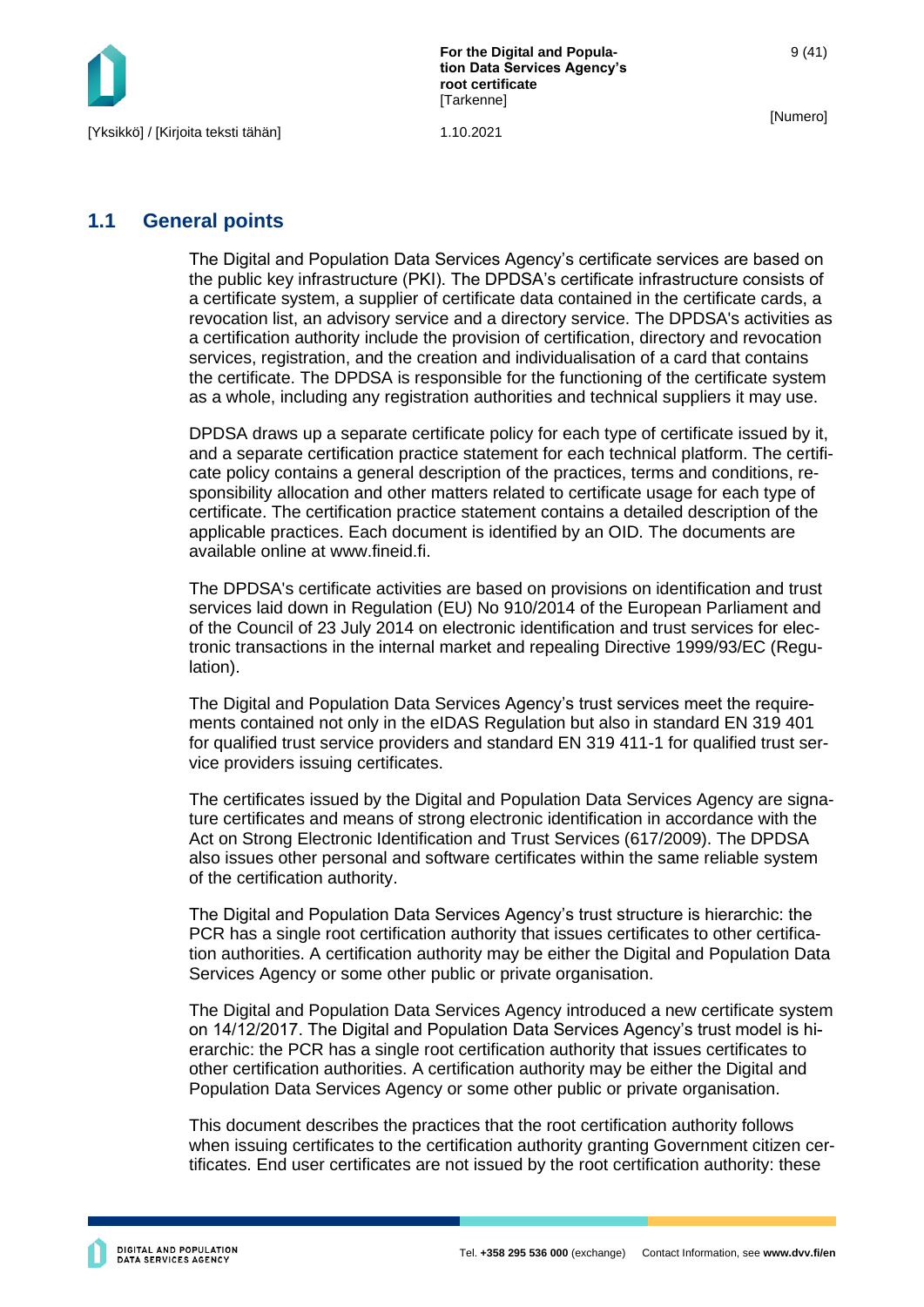

**For the Digital and Population Data Services Agency's root certificate [Tarkenne]** 

[Numero]

[Yksikkö] / [Kirjoita teksti tähän] 1.10.2021

are issued by the certification authorities certified by the root certification authority, each of which have their own certificate policies and certification practices.



Figure 1: Certificate hierarchy RSA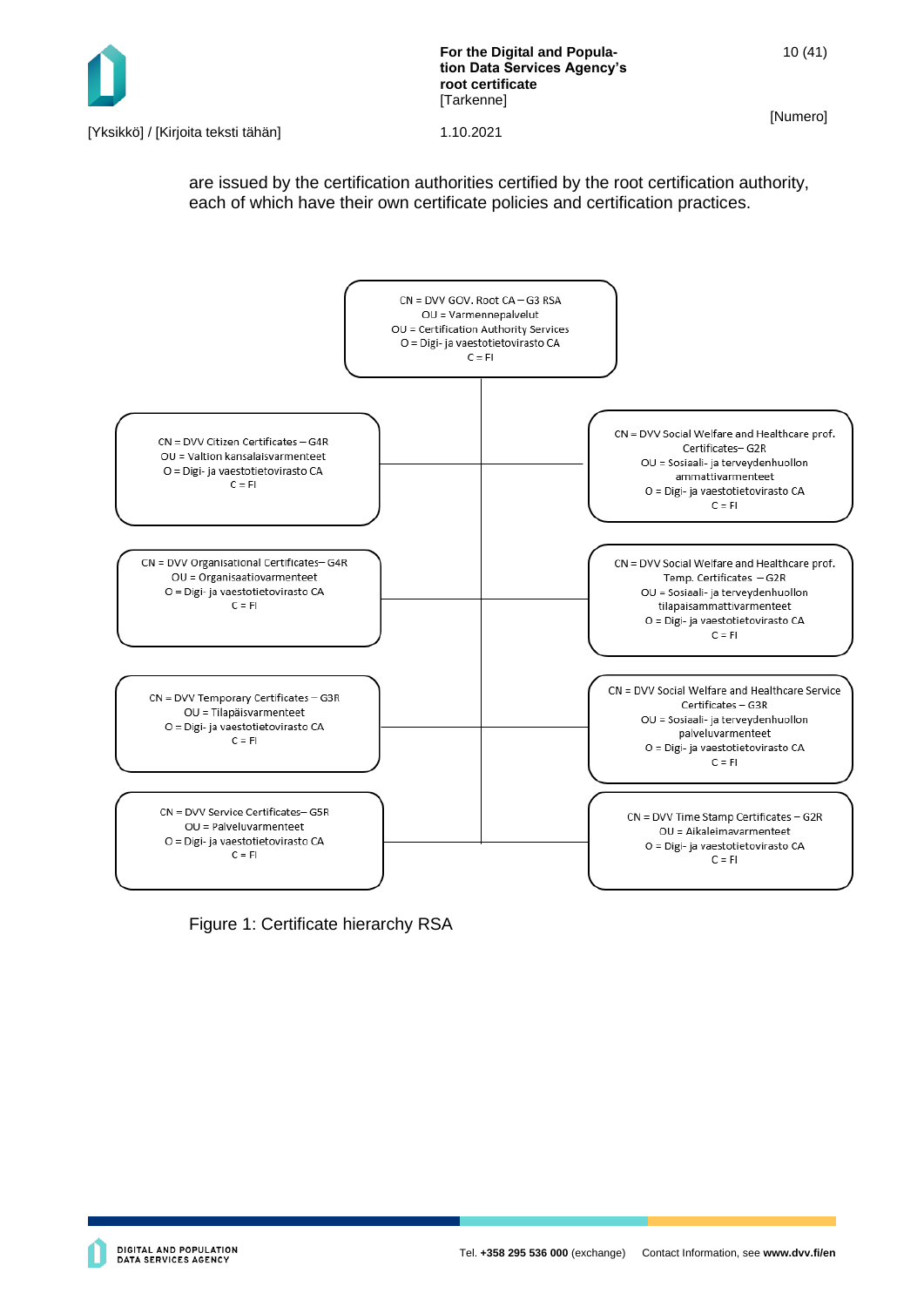

Figure 2: Certificate hierarchy ECC

The CA certificate includes the CA's public key, name, the intended use and period of validity of the certificate as well as other information necessary for the use of the certificate. The certificate data are signed electronically by the root certification authority's private key. CA certificates under this certificate practice statement are based on a public key infrastructure.

A private key that matches the public key in the CA certificate is used to sign electronically all citizen certificates that are issued and revocation lists that are published. The party relying on the CA certificate may verify its authenticity and integrity on the basis of the root certificate.

The Digital and Population Data Services Agency's Certificate Policy and Certification Practice documents have unique identifiers (OIDs).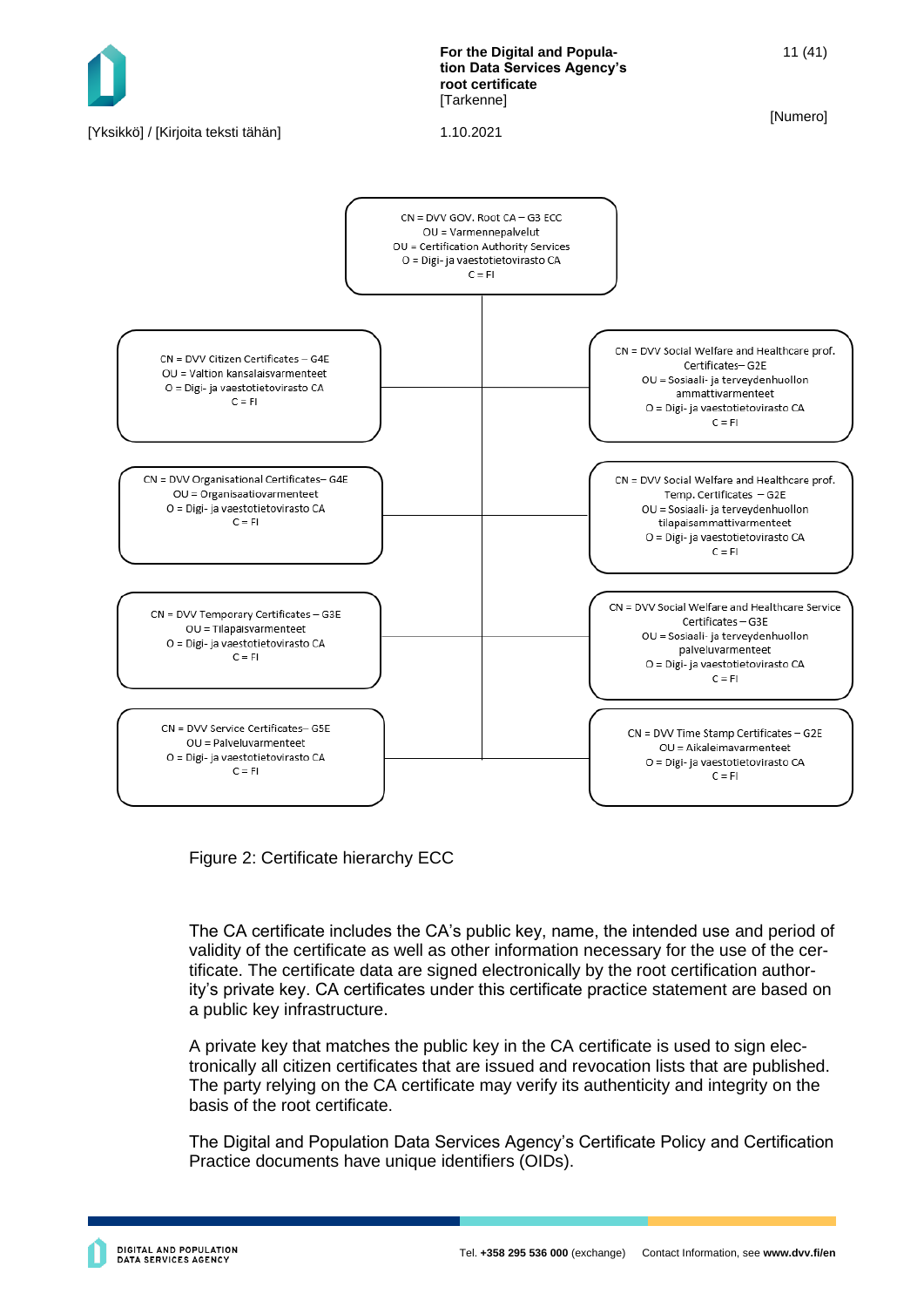

The Digital and Population Data Services Agency draws up a separate certificate policy for the root certification authority as well as separate certificate policies for each type of CA certificate issued by the root certification authority. The Certificate Policy contains a general description of the practices, terms and conditions, responsibility allocation and other matters used by the certificate authority in its certification activities. The Certification Practice Statement contains a detailed description of the applicable practices.

# <span id="page-12-0"></span>**1.2 Identifiers**

The title of this certification practice statement is the Certification Practice Statement for the Digital and Population Data Services Agency's root certificate,

and it refers to the following certification practices of sub-certificates:

DVV Citizen Certificates - G4R, OID: 1.2.246.517.1.10.301.1

DVV Citizen Certificates - G4E, OID: 1.2.246.517.1.10.351.1

DVV Organisational Certificates - G4R, OID: 1.2.246.517.1.10.301.2

DVV Organisational Certificates - G4E, OID: 1.2.246.517.1.10.351.2

DVV Temporary Certificates - G3R, OID: 1.2.246.517.1.10.301.3

DVV Temporary Certificates - G3E, OID: 1.2.246.517.1.10.351.3

DVV Service Certificates - G5R, OID: 1.2.246.517.1.10.301.4

DVV Service Certificates - G5E, OID: 1.2.246.517.1.10.351.4

DVV Social Welfare and Healthcare Prof. Certificates - G2ROID: 1.2.246.517.1.10.301.5

DVV Social Welfare and Healthcare Prof. Certificates - G2E, OID: 1.2.246.517.1.10.351.8

DVV Social Welfare and Healthcare Prof. Temp. Certificates - G2R, OID: 1.2.246.517.1.10.301.6

DVV Social Welfare and Healthcare Prof. Temp. Certificates - G2E, OID: 1.2.246.517.1.10.351.6

DVV Social Welfare and Healthcare Service Certificates - G3R, OID: 1.2.246.517.1.10.301.7

DVV Social Welfare and Healthcare Service Certificates - G3E, OID: 1.2.246.517.1.10.351.7

DVV Time Stamp Certificates - G2R, OID: 1.2.246.517.1.10.301.8

DVV Time Stamp Certificates - G2EDVV CA for Time Stamp Services - G2 ECC, OID: 1.2.246.517.1.10.351.8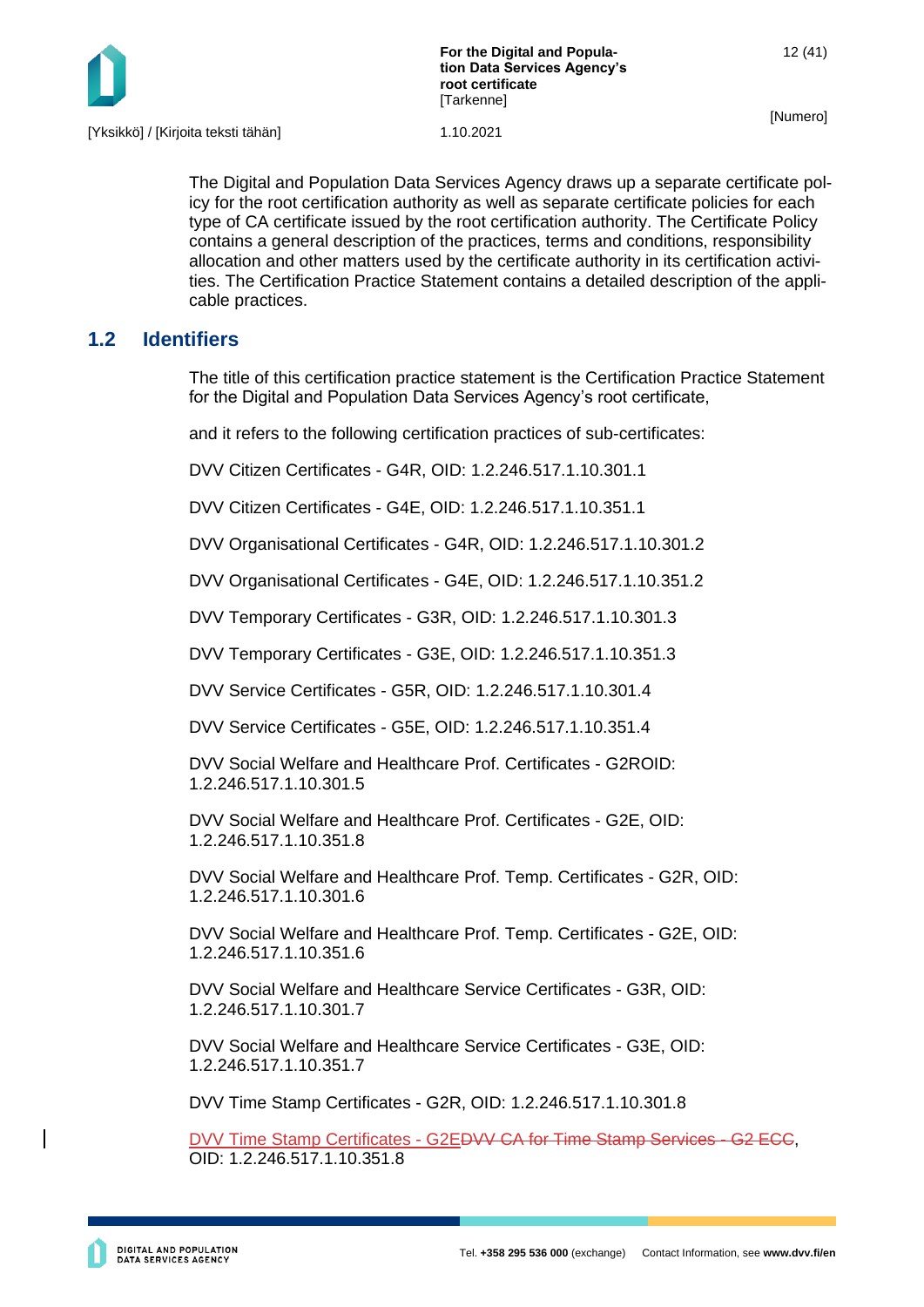

**For the Digital and Population Data Services Agency's root certificate [Tarkenne]** 

[Numero]

This certification practice statement refers to the policy for the root certification authority of the Digital and Population Data Services Agency, OID 1.2.246.517.1.10.301 and 1.2.246.517.1.10.351. The certificate policy and the certification practice statement are available at www.fineid.fi.

# <span id="page-13-0"></span>**1.3 The root certification authority and the range of application of CA certificates**

The root certification authority provides certificate services according to the terms and conditions specified in this certificate practice statement and guarantees their functioning in accordance with Chapter 2.2.1 on the responsibilities of the root certification authority. The root certification authority is responsible for the functioning of the certificate system as a whole, including any registration authorities and technical suppliers it may use. This certificate practice statement was registered by the Digital and Population Data Services Agency, which also serves as the CA certificate holder in accordance with this certificate practice statement.

The Digital and Population Data Services Agency is an authority that maintains a personal data file. Under the act on the Population Information System and the Certificate Services of the Population Register Centre, its task is to provide certificate services for e-service use. The DPDSA's Certificate Service is comprised of the following functions:

### <span id="page-13-1"></span>**1.3.1 Root certification authority**

The task of the root certification authority is to:

- issue CA certificates
- ensure the accuracy of the data content of the certificates issued by it
- provide certificate and directory services in accordance with its certificate policy and certification practice statement, and certification revocation services
- revoke CA certificates and publish CA certificate revocation lists (ARL).

#### <span id="page-13-2"></span>**1.3.2 Registration authority**

The root certification authority is responsible for all tasks related to the registration of CA certificates.

• The registration authority identifies CA certificate applicants in accordance with the certification practice statement.

#### <span id="page-13-3"></span>**1.3.3 Directory service**

The directory service is a public Internet service which can be used to retrieve all CA certificates issued by the root certification authority and the certification authority's latest revocation list. The directory service is available at ldap://ldap.fineid.fi.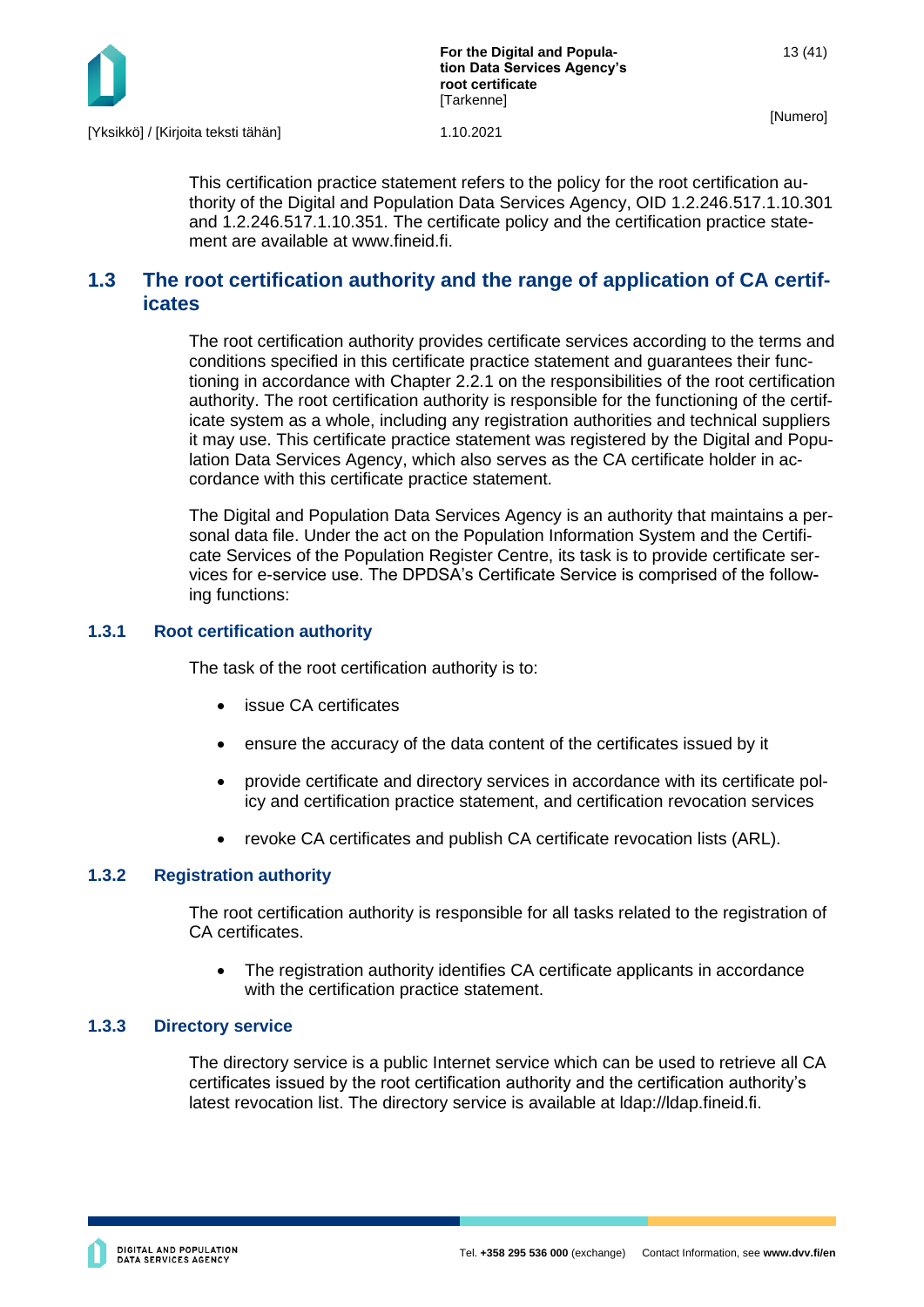

### <span id="page-14-0"></span>**1.3.4 CA certificate holder organisation**

A CA certificate under this certificate practice statement has been issued to the Digital and Population Data Services Agency for granting citizen certificates.

The certificate holder organisation must comply with the root certification authority's Certificate Policy and Certification Practice Statement.

#### <span id="page-14-1"></span>**1.3.5 Trusting a CA certificate**

The trusting party is a natural person or an organisation that trusts the CA certificate information and uses the root certification authority's certificate for verifying the authenticity and integrity of the CA certificate. The trusting party must verify that the CA certificate is valid and not on a revocation list.

#### <span id="page-14-2"></span>**1.3.6 Using a CA certificate**

The purposes of using CA certificates referred to in this certification practice statement are: signing CA certificates and signing the certificate revocation list.

The Certificate Policy and Certification Practice Statement contain requirements related to the obligations of the root certification authority, a registration authority, a CA certificate holder and a relying party as well as matters related to legislation and dispute resolution.

### <span id="page-14-3"></span>**1.4 Contact details**

#### <span id="page-14-4"></span>**1.4.1 Organisation responsible for administering the certification practice statement**

This certification practice statement was registered by the Digital and Population Data Services Agency. The centre is responsible for the administration and updating of this certification practice statement.

Copyright under this certification practice statement belongs to DPDSA.

#### <span id="page-14-5"></span>**1.4.2 Contact person**

Questions regarding this certification practice statement should be addressed to:

#### **Digital and Population Data Services Agency**

| P.O. Box 123 (Lintulahdenkuja 2) | Tel. +358 295 535 001 |
|----------------------------------|-----------------------|
| 00531 Helsinki                   | Fax. +358 9 876 4369  |
| Business ID: 0245437-2           | kirjaamo@dvv.fi       |

For inquiries concerning the certification policy, contact the registry office of the Digital and Population Data Services Agency, e-mail: kirjaamo@dvv.fi.

#### **Digital and Population Data Services Agency (DPDSA) Certificate Services**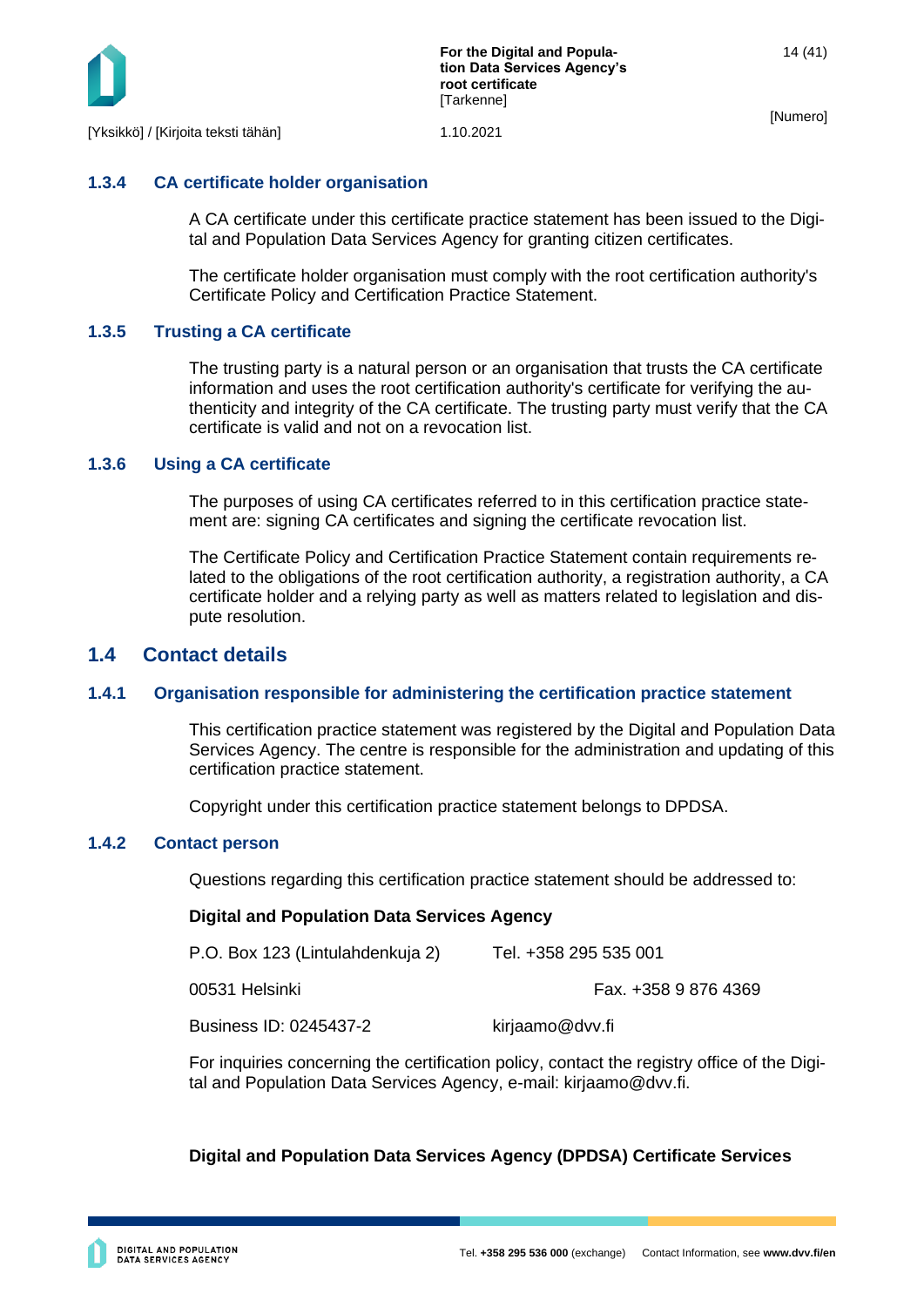

15 (41)

P.O. Box 123

FI-00531 Helsinki

[www.fineid.fi](http://www.fineid.fi/)

# <span id="page-15-0"></span>**2 General terms and conditions**

This certification practice statement is effective as of 01/06/2021. The modification and publication procedure of the certification practice statement is described in Chapter 8 of this document.

# <span id="page-15-1"></span>**2.1 Obligations**

### <span id="page-15-2"></span>**2.1.1 The obligations of the root certification authority**

- The root certification authority shall act in compliance with current legislation.
- The root certification authority performs its duties carefully, reliably and appropriately.
- The root certification authority must have the necessary technical capabilities, financial resources and ability to cover its liability for damages.
- The root certification authority is responsible for all areas of the certification activity, including the reliability and functioning of the services and products produced by any technical suppliers or persons who assist the root certification authority.
- The root certification authority draws up and maintains a Certificate Policy which describes at a general level the procedures for issuing, maintaining and managing CA certificates, the terms and conditions, the allocation of responsibilities, and other matters related to the use of CA certificates.
- The root certification authority draws up and maintains certification practice statements which describe how the root certification authority applies its certificate policy.
- The root certification authority complies with the certificate policy and certification practice statement requirements.
- The root certification authority makes the certificate policy and the certification practice statement publicly available.
- The root certification authority shall employ sufficient staff with the expertise, experience and competence required for producing certificate services.
- The root certification authority shall use reliable systems and products protected against unauthorised use.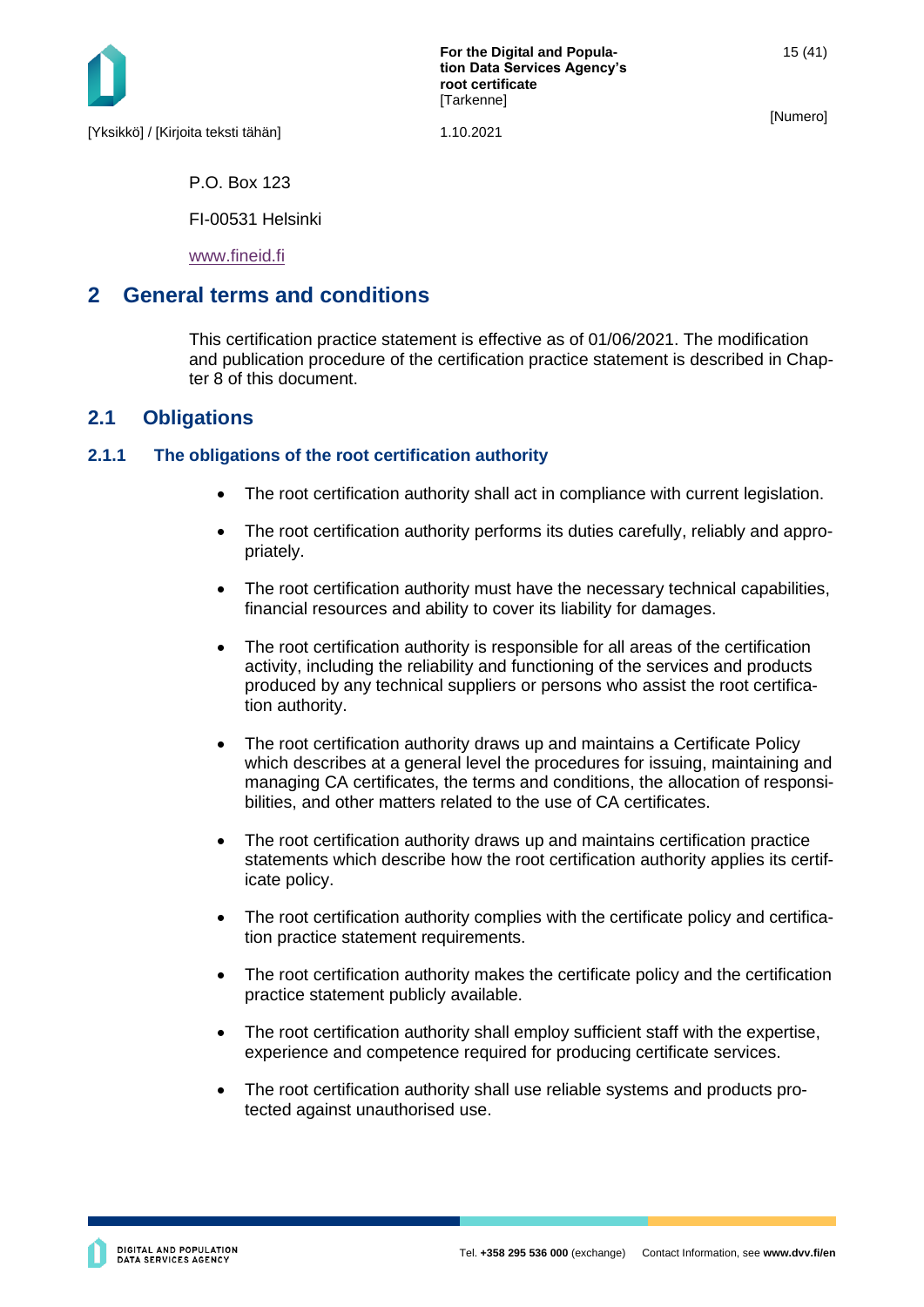

- The root certification authority keeps publicly available information regarding its root certificates and certificate activities, based on which the operation and reliability of the root certification authority can be assessed.
- The root certification authority complies with the certificate policy and the certification practice statement in registration.
- The root registration authority identifies the CA certificate applicant reliably as described in the certification practice statement, ensuring that the applicant's information is carefully verified.
- The root registration authority shall see to the careful handling and confidentiality of the data.

### <span id="page-16-0"></span>**2.1.2 The obligations concerning the CA certificate holder organisation**

- The purposes of using CA certificates are: signing citizen certificates and signing the certificate revocation list. The certificate may only be used for the intended purpose.
- An organisation that holds a CA certificate is responsible for ensuring that the data provided in the certificate application is correct.
- The CA certificate holder organisation must store their private key in a secure environment and prevent its loss, disclosure to outsiders, modification or unauthorised use.
- The CA certificate holder organisation must notify the root certification authority immediately if it knows or suspects that the certificate authority's private key has been compromised. The root certification authority will then revoke the CA certificate in question and publish it on the revocation list (ARL).

# <span id="page-16-1"></span>**2.1.3 Responsibilities of the party relying on a CA certificate**

The root certification authority shall comply with the certificate policy and certification practice statement in issuing CA certificates.

A relying party may trust the certificate in good faith after verifying that the CA certificate is valid and not placed on the revocation list. The trusting party must check the validity of the CA certificates before accepting them. In order to reliably verify the validity of a CA certificate, the party relying on the certificate must comply with the following procedure for revocation list checks.

When a party relying on the CA certificate downloads the revocation list from a directory, it must verify the authenticity and integrity of the revocation list by checking the list's electronic signature. In addition, the validity period of the revocation list must be checked.

If the most recent revocation list cannot be retrieved from the directory because of hardware or directory service malfunction, no CA certificate of a certificate issued under this should be accepted if the validity period of the last retrieved revocation list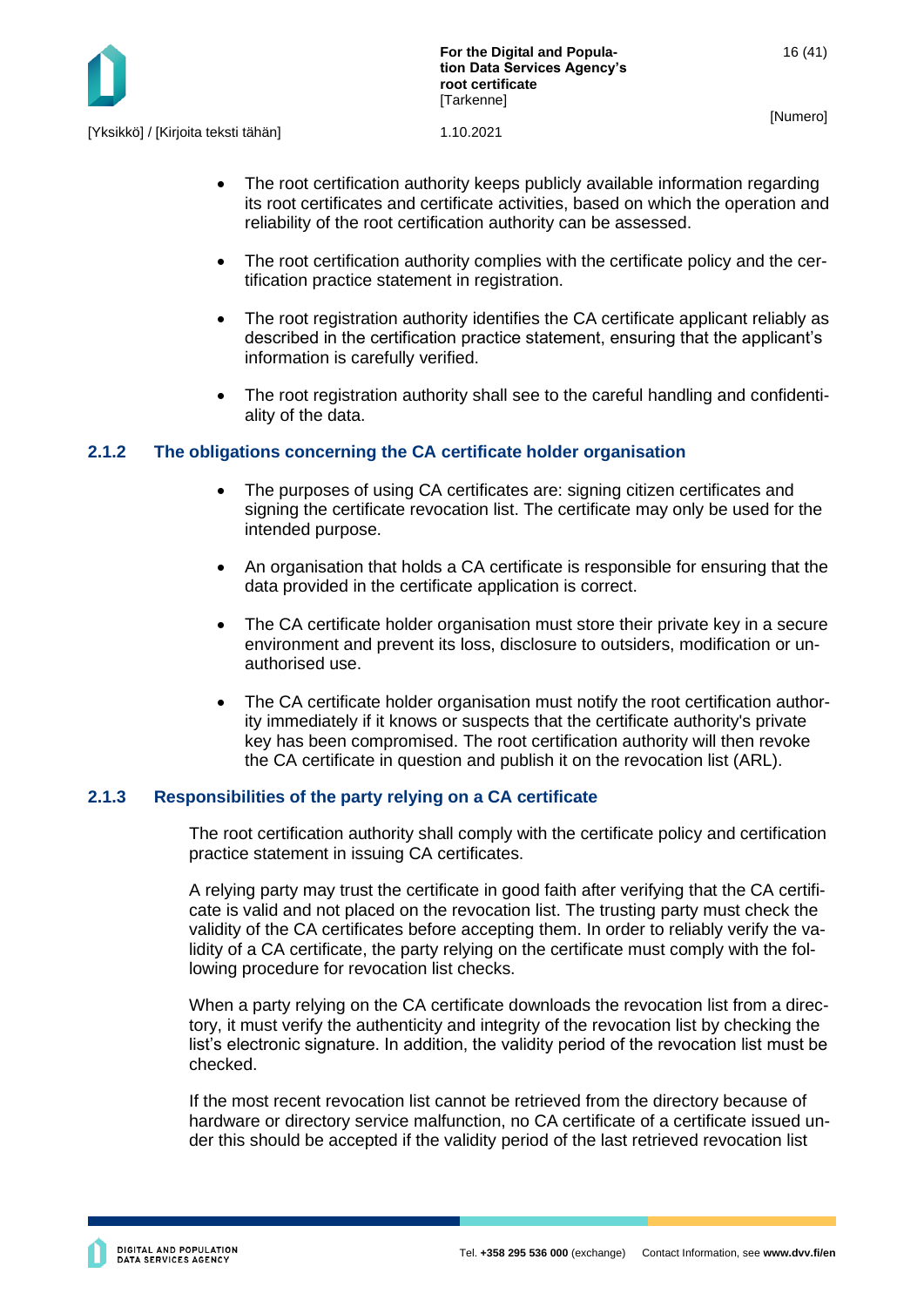

[Yksikkö] / [Kirjoita teksti tähän] 1.10.2021

has expired. All CA certificate and end user certificate approvals after the validity period are at the risk of the party trusting the CA certificate.

#### <span id="page-17-0"></span>**2.1.4 Obligations pertaining to the publishing of a CA certificate**

CA certificates are published in a generally available public directory, and revoked CA certificates on a revocation list where a party trusting the certificate must check its validity.

# <span id="page-17-1"></span>**2.2 Liabilities**

### <span id="page-17-2"></span>**2.2.1 Root certification authority's responsibilities**

The Digital and Population Data Services Agency as a root certification authority is liable for the safety of the entire certificate system. The root certification authority is liable for services it has commissioned as if for its own.

The Digital and Population Data Services Agency is responsible for ensuring that the CA certificates have been created in compliance with the Act on the Population Information System and the Certificate Services of the Population Register Centre and the Act on Strong Electronic Identification and Trust Services, and that it meets the certification authority's liability for damages. Digital and Population Data Services Agency is liable only for the data it has stored in the CA certificate.

The Digital and Population Data Services Agency ensures that the CA certificate will be available from the time it is handed over for its entire period of validity, unless the CA certificate has been reported to the revocation list.

The Digital and Population Data Services Agency ensures that the CA certificate has been released according to agreement to the organisation identified as required by the CA certificate.

When signing a CA certificate with its private key, the root certification authority assures it has checked the data in the certificate following the procedures described in the root certification authority's service certificate policy and the certification practice statement.

The root certification authority ensures that the right CA certificate is put on the revocation list and that it appears on the revocation list in the time specified in this certification practice statement.

#### <span id="page-17-3"></span>**2.2.2 Registration authority's responsibilities**

The root certification authority serves as the CA certificate's registration authority. The CA certificate is applied from the root certification authority based on an application on the issue.

In all its activities, the root certification authority complies with the certification authority's responsibilities referred to in this section.

The root certification authority is liable for the damages pertaining to registration in accordance with this section.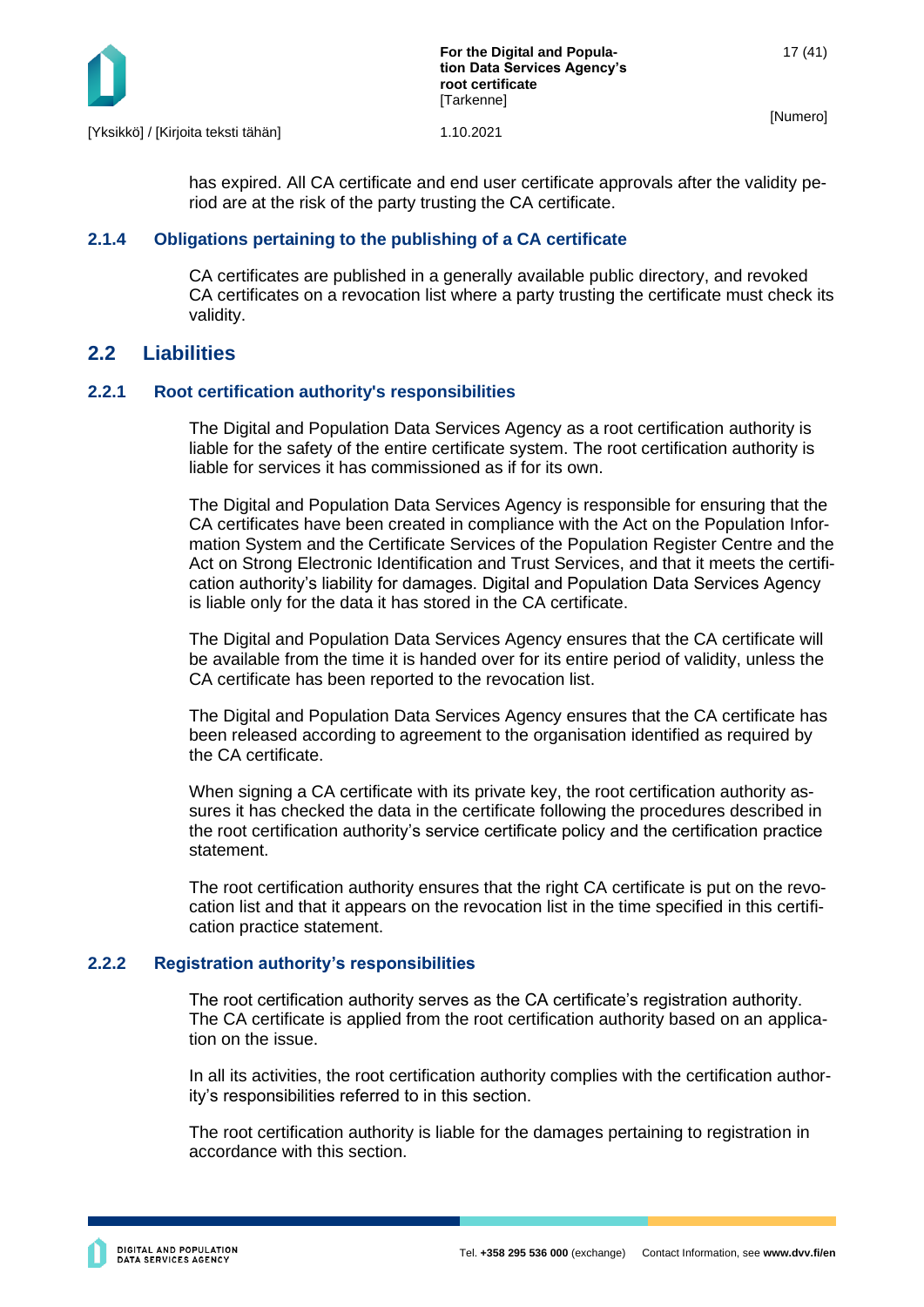

### <span id="page-18-0"></span>**2.2.3 CA certificate holder organisation's responsibilities**

The CA certificate holder organisation is responsible for the use of the certificate, for the legal actions taken with it and the financial consequences of the legal actions.

The CA certificate holder organisation's responsibility for the certificate use ends when it has provided the root certification authority with the information on revoking the certificate in accordance with the agreement concerning the issue of the CA certificate. To end the responsibility of the CA certificate holder organisation, the revocation request must be made immediately after giving the reason for making the request.

#### <span id="page-18-1"></span>**2.2.4 Responsibilities of a party relying on a CA certificate**

A party relying on a CA certificate may not trust the correctness of a CA certificate in good faith if the validity of the certificate has not been checked against the revocation list. Accepting the CA certificate in the above cases releases the root certification authority from liability and responsibility.

A party trusting a CA certificate must verify that the certificate issued corresponds to its intended use

#### <span id="page-18-2"></span>**2.2.5 Limitations of liability**

The root certification authority is not liable for damages and costs caused by the disclosure of a CA certificate holder organisation's private key unless the disclosure is the direct result of the root certification authority's actions.

The root certification authority is not liable for indirect or consequential damage caused to the CA certificate holder organisation. Neither is the Digital and Population Data Services Agency liable for indirect or consequential damages incurred by other partners of the relying party or the certificate holder organisation.

The root certification authority is not responsible for the operation of public telecommunication connections, such as the Internet, or for the inability to execute a legal transaction because of the non-functionality of a device or software used by the CA certificate holder organisation or for the use of a CA certificate in contradiction to its intended use.

The root certification authority has the right to develop the certificate service. The root certification authority is not liable to compensate the CA certificate holder organisation or a relying party for any expenses caused by the root certification authority's development work.

The root certification authority has the right to interrupt the certificate service for modifications or maintenance. Changes to or maintenance of the revocation list will be announced in advance.

The root certification authority is not liable for errors in the online service or application based on the CA certificate or any expenses arising from them.

The CA certificate holder organisation's responsibility for certificate use ends when a representative of the organisation has provided the root certification authority with the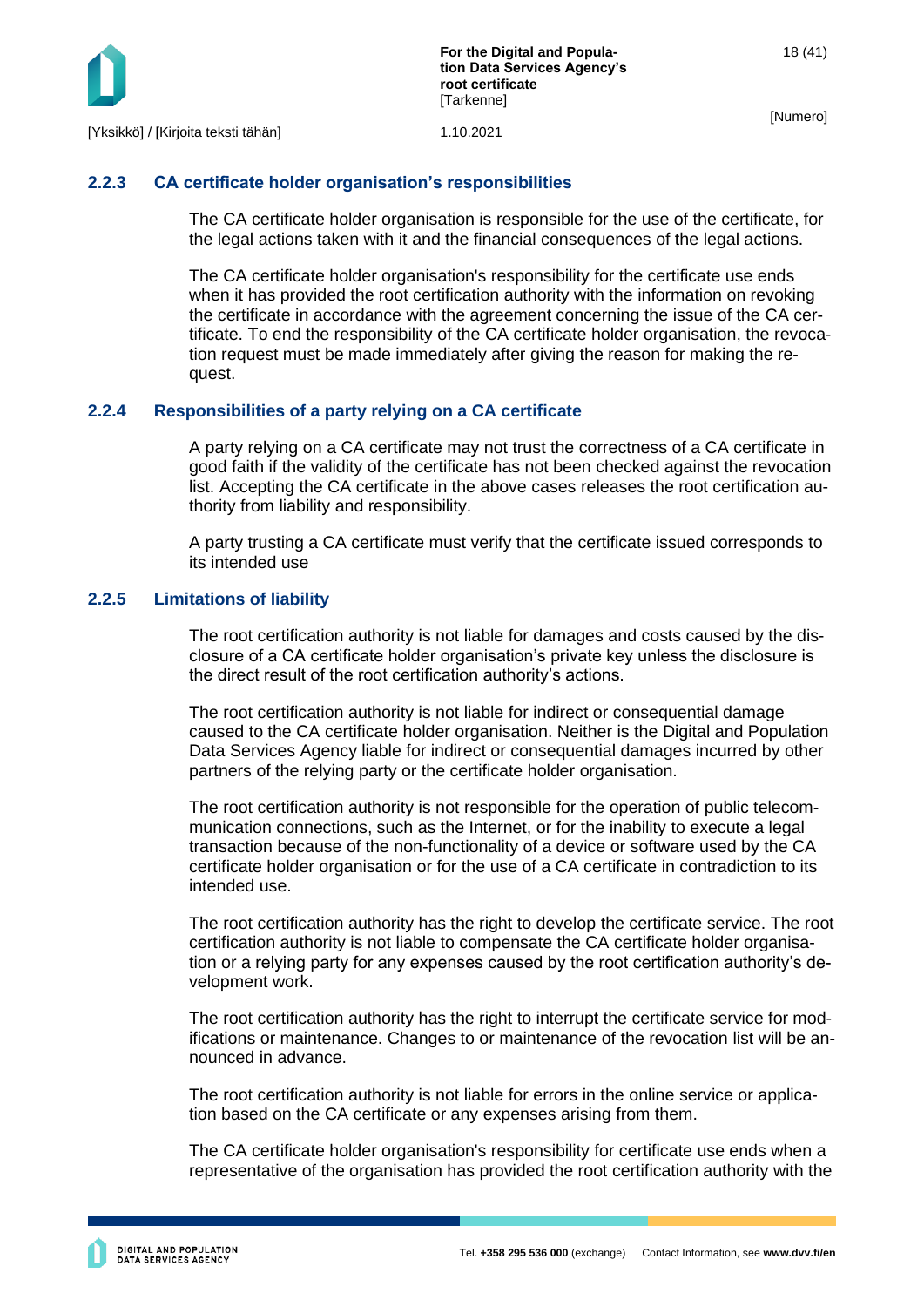

**For the Digital and Population Data Services Agency's root certificate [Tarkenne]** 

[Numero]

information required to revoke the certificate and has also informed its most important partners and stakeholders related to certificate transactions of the matter. You should make the revocation request immediately after you have noticed the reason for making the request.

# <span id="page-19-0"></span>**2.3 Financial liability**

### <span id="page-19-1"></span>**2.3.1 Root certification authority**

In addition, the requirements laid down in the Act on Strong Electronic Identification and Trust Services (617/2009) apply to the Digital and Population Data Services Agency. Where applicable, the provisions of the Tort Liability Act (412/1974) also apply.

#### <span id="page-19-2"></span>**2.3.2 Other parties**

A party trusting a CA certificate may trust the correctness of the CA certificate if they have verified that the CA certificate has not been included in a revocation list, the validity of the CA certificate has not expired, and the certificate signature has been verified. The root certification authority is responsible for the CA certificate before reporting the certificate to the revocation list in accordance with the root certification authority's commitments in the certificate policy and this certification practice statement on CA certificates.

#### <span id="page-19-3"></span>**2.3.3 The root certification authority's financial administration**

The certificate services produced by the Digital and Population Data Services Agency, which acts as the root certification authority, are covered by a financial administration system and supervision as has separately been set forth. The Digital and Population Data Services Agency is a government agency under the Ministry of Finance. The financial management of the Digital and Population Data Services Agency is based on the acts and decrees that govern central government finances and regulations issued by the Ministry of Finance and the State Treasury. The National Audit Office is responsible for the DPDSA's financial oversight. In addition, its performance is reviewed from the points of view of effectiveness, economy and productivity.

# <span id="page-19-4"></span>**2.4 Interpretation and implementation**

#### <span id="page-19-5"></span>**2.4.1 Applicable legislation**

The root certification authority complies with the valid Finnish legislation in its certificate service activities.

The position of Digital and Population Data Services Agency is prescribed in the act on the Digital and Population Data Services Agency (304/2019).

The root certification authority conforms to the principles of good personal data processing set forth in the Personal Data Act (523/1999) and to the good information management practices of the Act on the Openness of Government Activities (621/1999).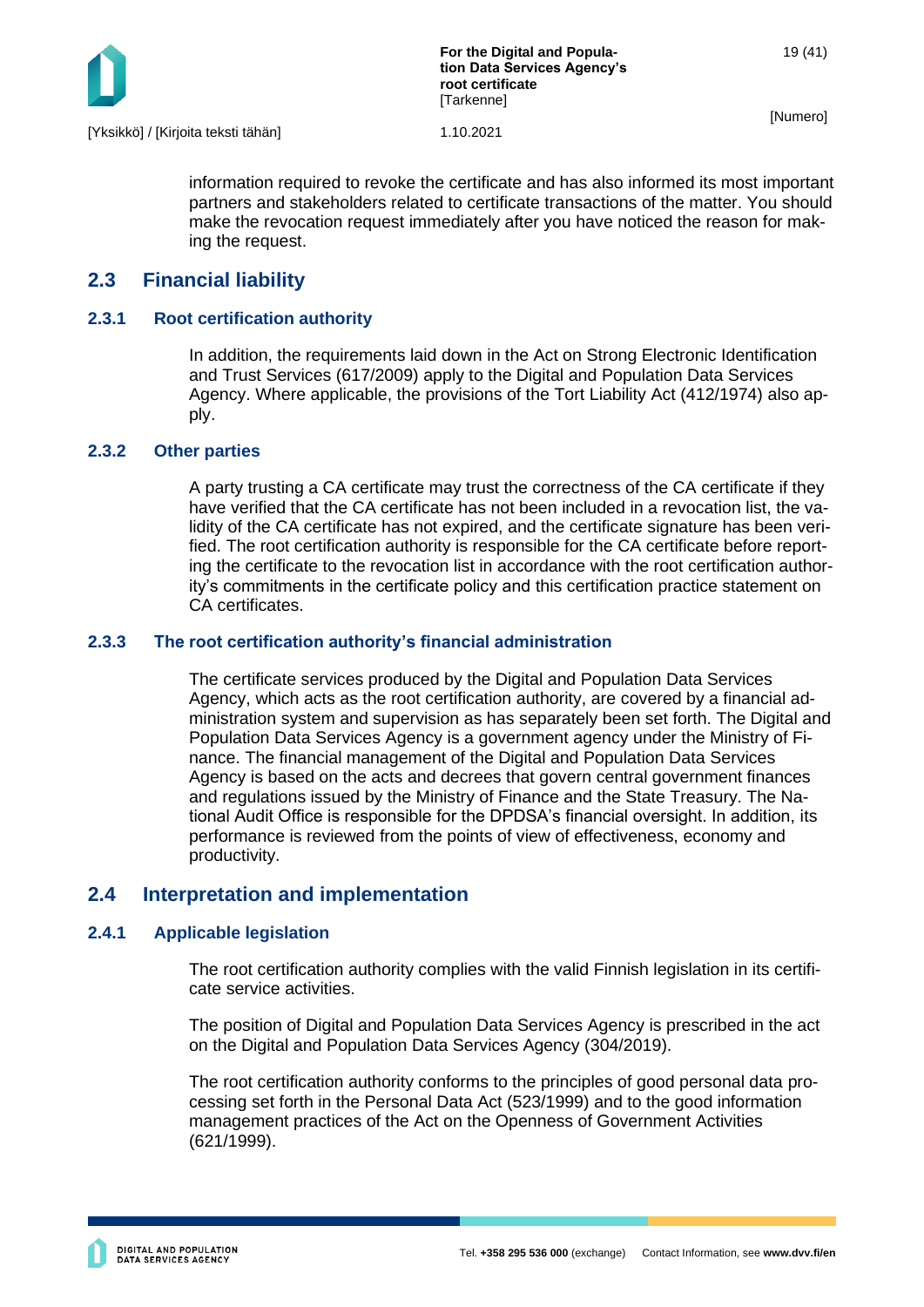

The DPDSA's certificate activities are based on provisions on identification and trust services laid down in Regulation (EU) No 910/2014 of the European Parliament and of the Council of 23 July 2014 on electronic identification and trust services for electronic transactions in the internal market and repealing Directive 1999/93/EC (Regulation).

The Digital and Population Data Services Agency's trust services meet the requirements contained not only in the eIDAS Regulation but also in standard EN 319 401 for qualified trust service providers and standard EN 319 411-1 for qualified trust service providers issuing certificates.

In addition, the requirements laid down in the Act on Strong Electronic Identification and Trust Services (617/2009) apply to the Digital and Population Data Services Agency. Where applicable, the provisions of the Tort Liability Act (412/1974) also apply.

#### <span id="page-20-0"></span>**2.4.2 Settling of disputes**

When granting certificates, the root certification authority is responsible for the CA certificates meeting the requirements set in this certification practice statement and the certificate policy for CA certificates.

Any disputes shall be settled according to Finnish law. Valid legislation is adhered to in settling appeals and disputes, in administrative supervision and implementation of law.

# <span id="page-20-1"></span>**2.5 Fees**

This section specifies the fees related to the use of a CA certificate issued by the root certification authority.

#### <span id="page-20-2"></span>**2.5.1 Issuing and renewing a CA certificate**

CA certificates are applied from the Digital and Population Data Services Agency. A certificate is always issued against a new application, following the identification procedure specified in this certification practice statement. The price of the CA certificate is based on the valid annual fee indicated in the Digital and Population Data Services Agency's service price list.

#### <span id="page-20-3"></span>**2.5.2 Fees related to the use of a CA certificate**

The root certification authority does not separately charge the CA certificate holder for the use of the certificates, the revocation service or a public directory. The price of the CA certificate is based on the valid annual fee indicated in the root certification authority's service price list.

Individual online service providers may charge a separate fee for the use of their services.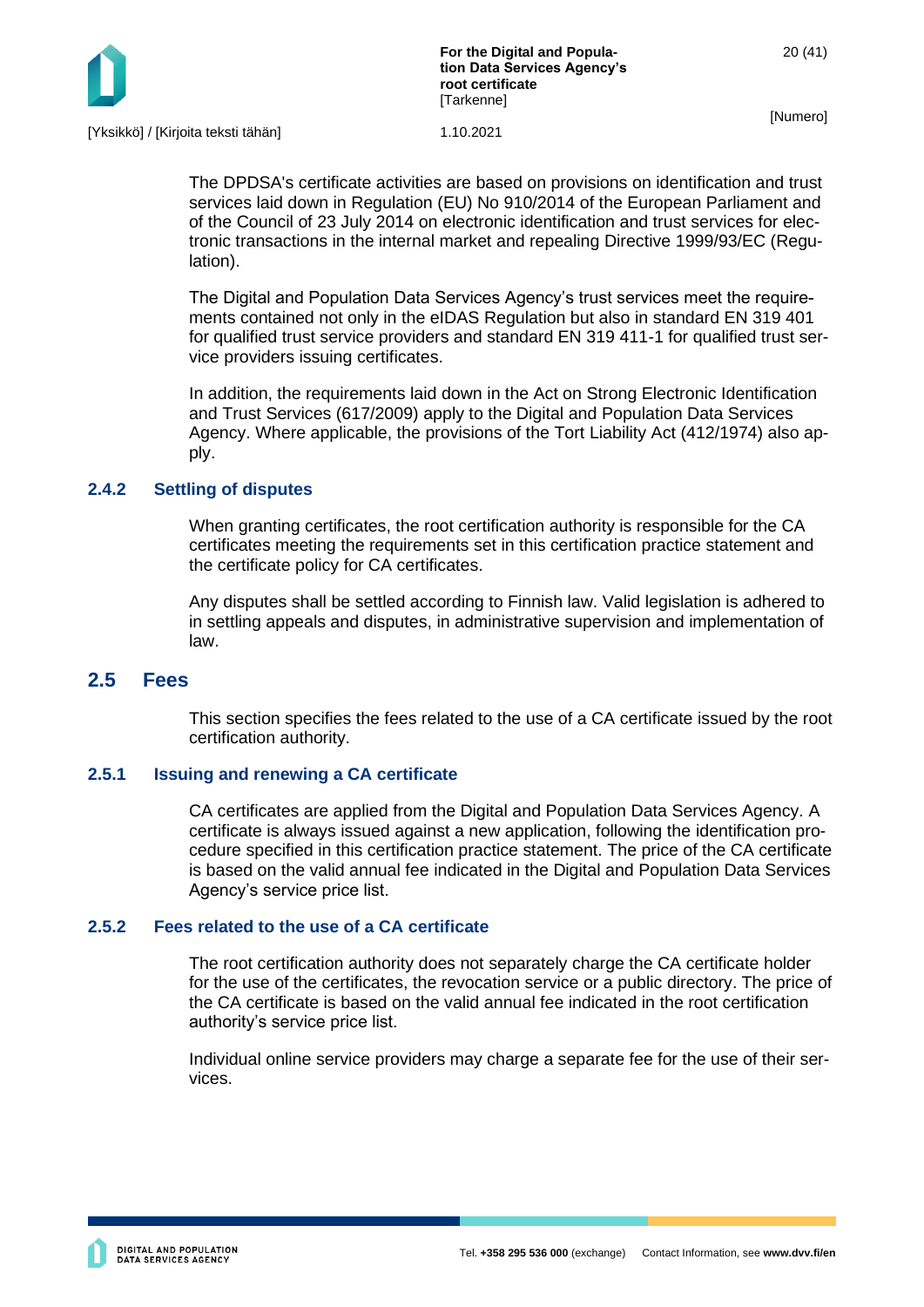

#### <span id="page-21-0"></span>**2.5.3 Fees related to the revocation of a CA certificate**

Reporting a CA certificate to the revocation list is free of charge. Retrieving revocation lists (ARL) from the directory and checking the validity of CA certificates against the revocation list are also free of charge.

# <span id="page-21-1"></span>**2.6 Publishing and availability of data**

#### <span id="page-21-2"></span>**2.6.1 Publication of CA certificate data**

The root certification authority publishes all CA certificates and revocation lists in a non-chargeable, openly available public directory. The Digital and Population Data Services Agency publishes the Certificate Policy, the Certification Practice Statements, the PDSs and other public documents pertaining to the production of certificate services on its website.

#### <span id="page-21-3"></span>**2.6.2 Publication frequency**

The CA certificate is published in a public directory where it will remain accessible for the duration of its validity. The root certification authority publishes a revocation list that is valid for one year after its publication. This revocation list is updated once a year or as necessary with a new one.

#### <span id="page-21-4"></span>**2.6.3 Availability of data**

Directory and revocation list data are publicly available. The FINeID specifications, Certificate Policies and Certification Practice Statements published by the Digital and Population Data Services Agency can be accessed on the Centre's website.

#### <span id="page-21-5"></span>**2.6.4 Repositories**

The data published by the Digital and Population Data Services Agency is available on the Centre's website. Any non-public certificate system data is saved in the Digital and Population Data Services Agency's own repository. A root certification authority's data is archived according to the authority's valid archiving rules. Particular attention is paid to the processing of personal data and

the Digital and Population Data Services Agency has published specific policy rules conformant to the Personal Data Act on the production of certificate services. The Digital and Population Data Services Agency has also prepared a description of file for each component of the certificate system compliant with the Personal Data Act with respect to the processing of personal data.

# <span id="page-21-6"></span>**2.7 Information security audit**

#### <span id="page-21-7"></span>**2.7.1 Audit frequency**

As a root certification authority, the DPDSA carries out information security audits on the facilities, equipment and operations of its technical suppliers as appropriate. An audit is carried out at least once a year and at the start of each new contract period. In its audit procedure, the Digital and Population Data Services Agency adheres to the practices set out in the ISO 27001 information security management standard.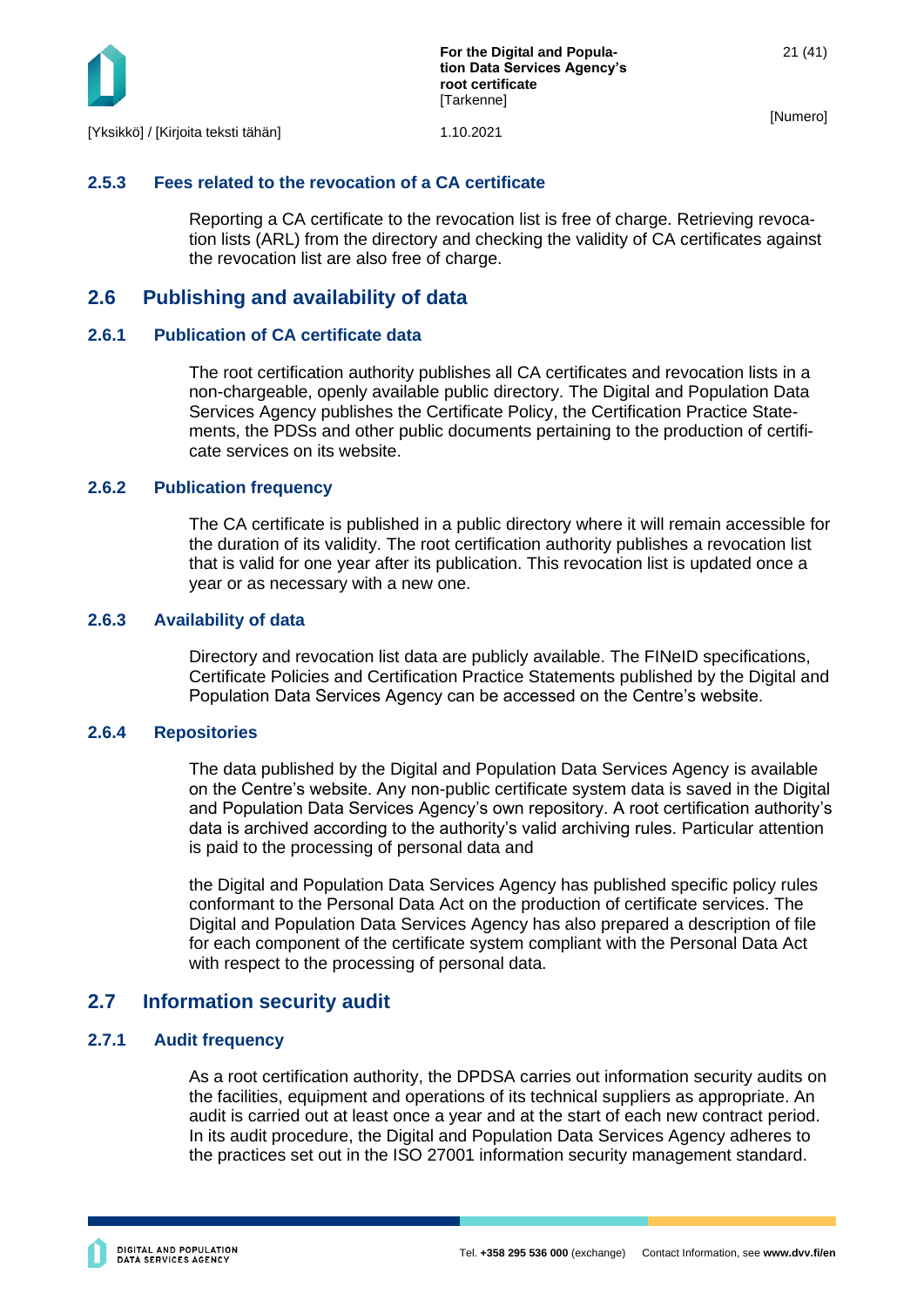

Audits are carried out to determine the certification authority's compliance with the agreement, taking into account the requirements of information security management standards. Certificate authorities are generally assessed on the basis of ISO 27001.

Finnish Transport and Communications Agency (Traficom), which supervises certification authorities, may audit the operation of a certification authority under the prerequisites set forth in the Act on Strong Electronic Identification and Trust Services.

### <span id="page-22-0"></span>**2.7.2 Auditor**

Digital and Population Data Services Agency's information security audit is carried out by Digital and Population Data Services Agency's Head of Information Management or an external auditor specialised in auditing technical vendors pertaining to certificate services.

### <span id="page-22-1"></span>**2.7.3 Audit objects and scope**

The objects of the audit are determined by the Act on Strong Electronic Identification and Trust Services or, if Digital and Population Data Services Agency is carrying out the audit, the information security standard ISO 27001, Digital and Population Data Services Agency's information security policy or the technical terms of delivery.

The audit is carried out considering the implementation of the eight areas of information security. Audited information security properties include confidentiality, integrity and availability.

In the audit, the certificate policy, the certification practice statement and the operating instructions of technical suppliers are compared regarding the operations of the entire certificate organisation and system. The Digital and Population Data Services Agency ensures that the operating instructions are consistent with the certificate policy.

In audits, attention is paid to information security in administration as well as various service providers, for example, on the basis of the following categories:

Revocation service:

- communications security
- human resources security
- physical security

Certificate production:

- task allocation and personal tasks human resources security
- physical security
- security related to the certification authority's private key
- the certification authority's production system and the backup system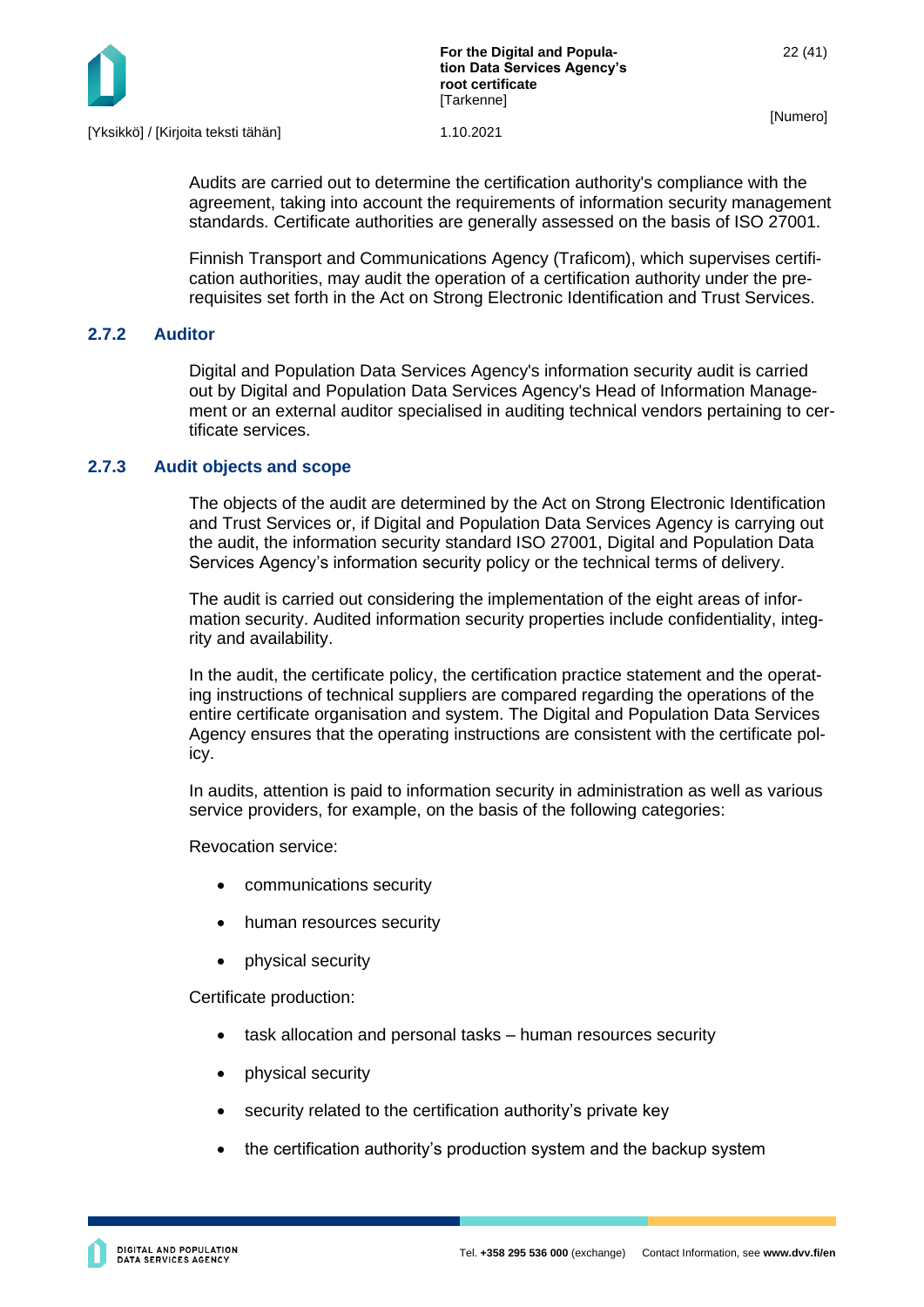

[Yksikkö] / [Kirjoita teksti tähän] 1.10.2021

• communications security

Card production:

- the production line as a whole from end to end
- quality control of card production
- communications security
- human resources security
- physical security

Directory service:

- components used
- control connections
- directory maintenance and operation in fault situations
- human resources security
- communications security
- physical security

#### <span id="page-23-0"></span>**2.7.4 Measures resulting from deviations**

Observed deviations are recorded in the audit report and responded to in accordance with legislation, information security standard ISO 27001 and the valid terms of delivery.

#### <span id="page-23-1"></span>**2.7.5 Communicating the result of an audit**

The results of an audit are communicated according to the law, information security standard ISO 27001, the Digital and Population Data Services Agency's information security policy and the valid terms of delivery. A detailed, standard form audit result report intended for internal use is confidential and will not be disclosed to the public. Standard form reports are prepared separately for external use.

# <span id="page-23-2"></span>**2.8 Publication of data**

#### <span id="page-23-3"></span>**2.8.1 Information published by the root certification authority**

The data in the certificate system will not be published or disclosed unless the disclosure of data is based on the regulations on information disclosure set forth in the Personal Data Act, the Act on the Openness of Government Activities, the Act on the Population Information System and on the Certificate Services of the Population Register Centre or the Act on Strong Electronic Identification and Trust Services or for purposes set forth in the certificate policy or CA certification practice statement.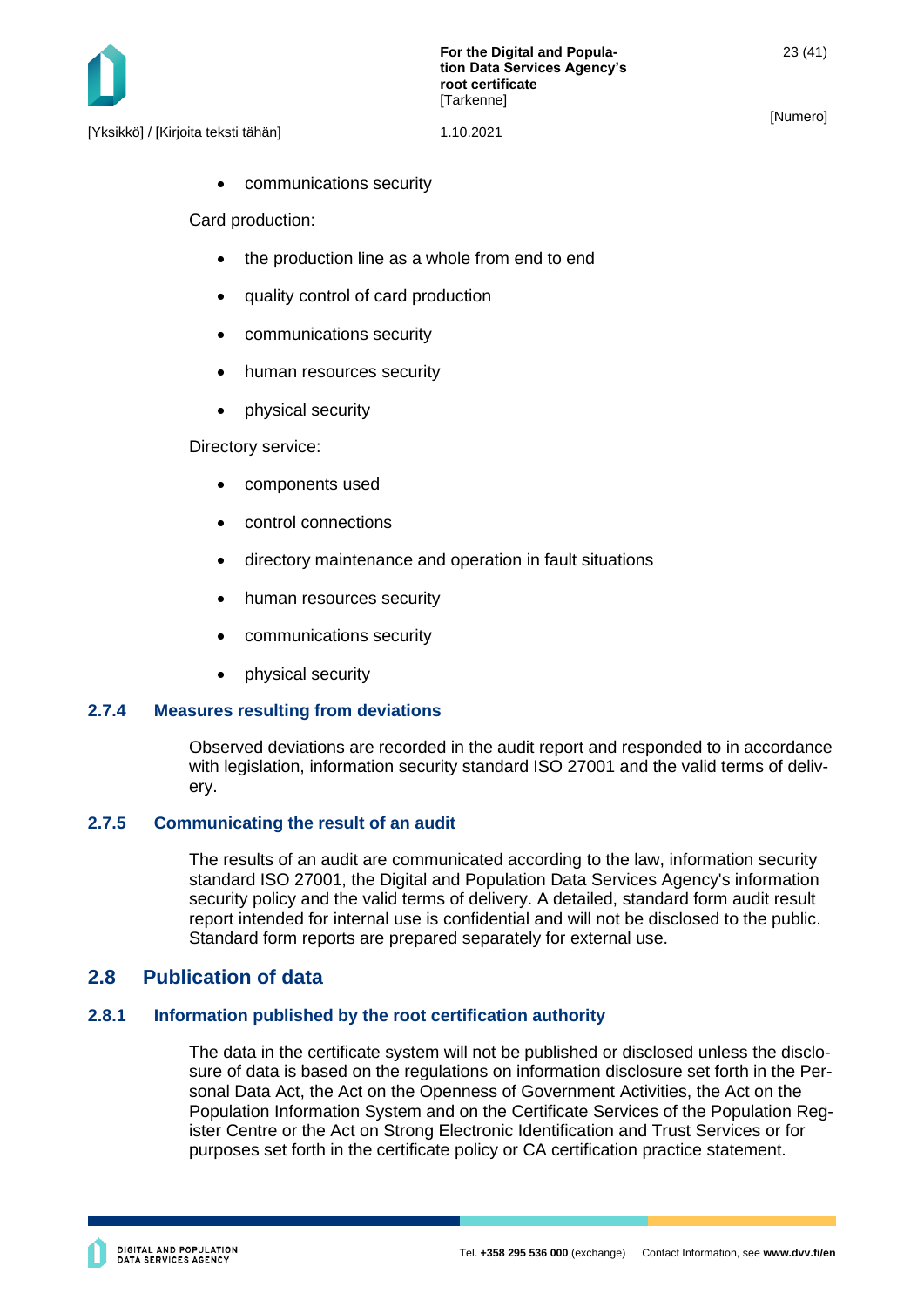

# <span id="page-24-0"></span>**2.8.2 Public data**

The data of the public directory and the revocation list are public, as are the certification practice statements and the data specified in the certificate policy and the published FINEID specifications.

#### <span id="page-24-1"></span>**2.8.3 Data pertaining to the expiry or revocation of a CA certificate**

The start and expiration date/time of the validity period of a CA certificate are stored in the certificate. CA certificates revoked during their validity period are published on a publicly available revocation list.

#### <span id="page-24-2"></span>**2.8.4 Data disclosed to authorities**

The data disclosed to authorities is specified according to the valid legislation.

#### <span id="page-24-3"></span>**2.8.5 Other data**

The data of the CA certificate system are not disclosed for purposes other than those listed above in this section.

#### <span id="page-24-4"></span>**2.8.6 Other principles concerning disclosure of information**

In terms of the certification authority's reliability, it is essential that the root certification authority takes all possible measures to see to the secrecy of confidential material it obtains in connection with the certificate activities and to the good administration of data unless otherwise required by legislation pertaining to the right of authorities to obtain information on the operation of the certificate system.

Digital and Population Data Services Agency conforms to the Personal Data Act and specific legislation in the processing of personal data. The Digital and Population Data Services Agency has prepared policy rules for the processing of personal data in connection with both information disclosure and with the certificate activities. Special care must be taken when processing personal data.

# <span id="page-24-5"></span>**2.9 Intellectual property rights**

The Digital and Population Data Services Agency owns all data pertaining to the certificates and documentation as stated in the technical terms of delivery. Digital and Population Data Services Agency has full ownership and utilisation rights to this certification practice statement and CA certificate policy.

# <span id="page-24-6"></span>**3 Identification of CA certificate applicant**

# <span id="page-24-7"></span>**3.1 Registration**

Sections 4.1–4.3 present the procedures and processes that are adhered to in the identification and authentication of CA certificate applicants.

The rights and responsibilities of a CA certificate applicant are stated in the agreement on CA certificate provision between the root certification authority and CA certificate holder organisation.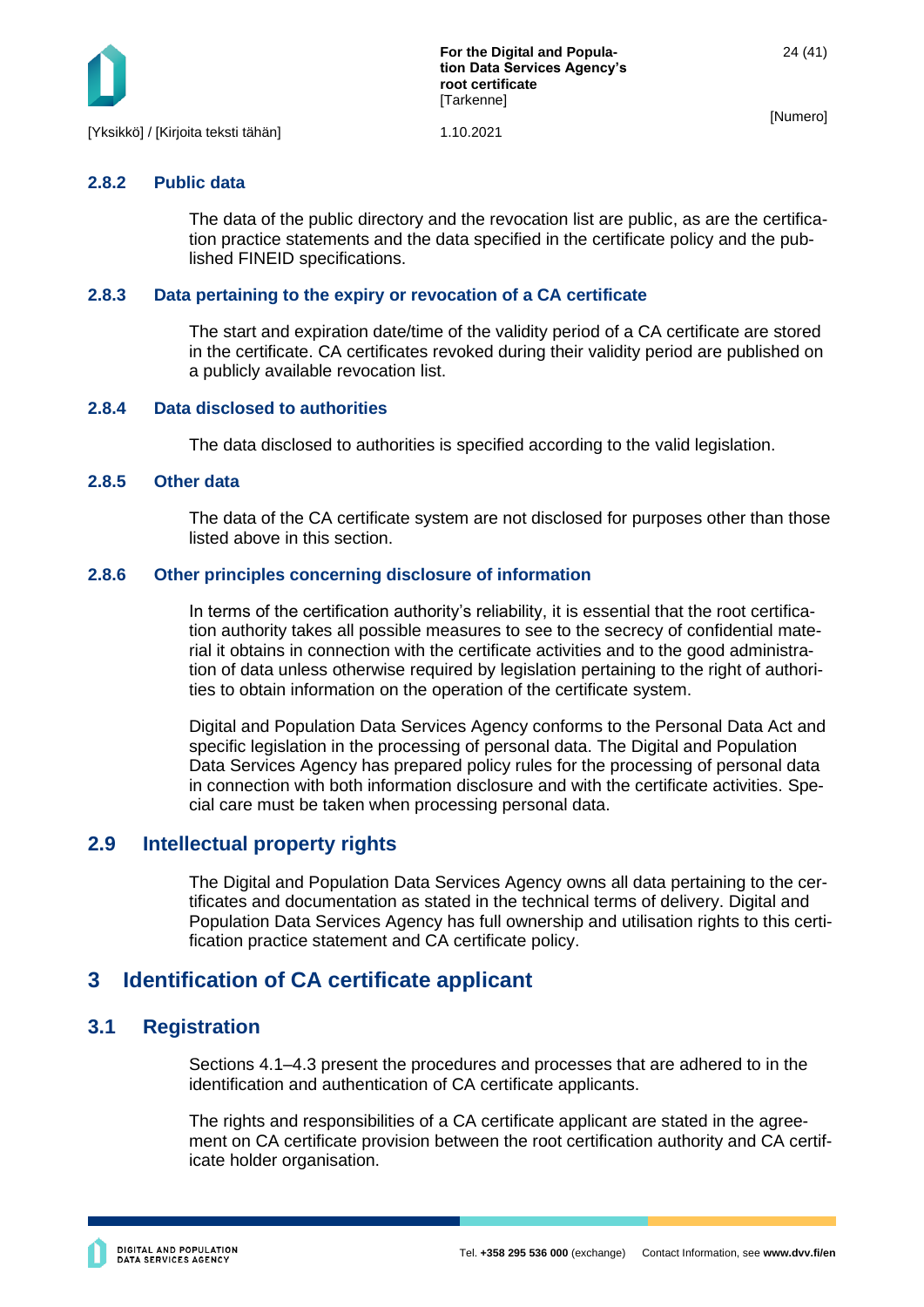

25 (41)

[Numero]

[Yksikkö] / [Kirjoita teksti tähän] 1.10.2021

The agreement clearly states that the CA certificate applicant accepts the creation of the CA certificate and its publication. At the same time, the applicant accepts the rules and terms pertaining to the use of the CA certificate as well as the careful storage of the private key and the reporting of any misuse or lost keys.

A CA certificate applicant is responsible for ensuring that all information given by them to the certification authority or registration authority essential for the certificate is correct.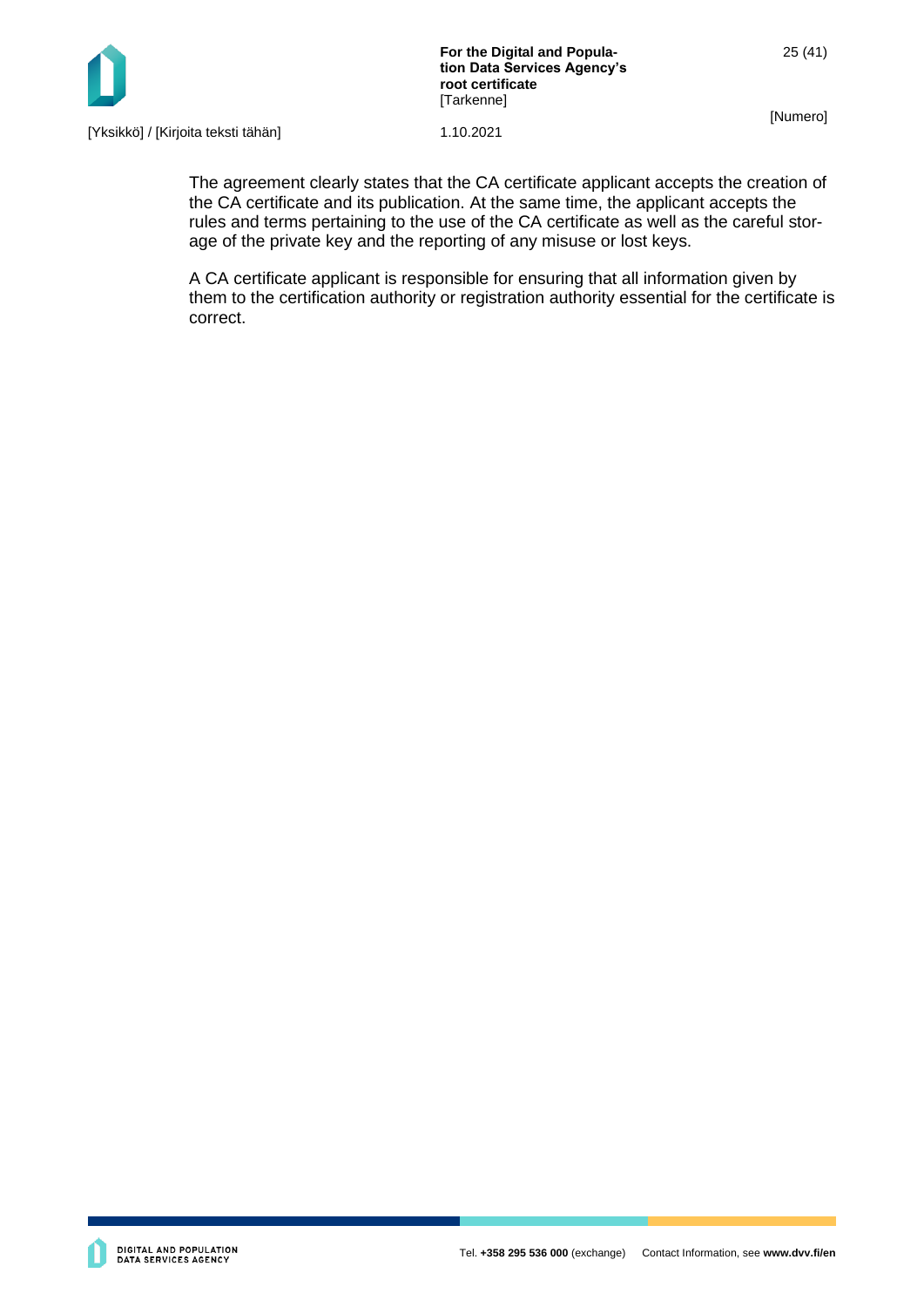[Yksikkö] / [Kirjoita teksti tähän] 1.10.2021

[Numero]

#### <span id="page-26-0"></span>**3.1.1 Naming policies**

The DPDSA's root certificate authority is:

CN (Common name) = DVV Gov. Root CA – G3 RSA

OU (Organizational unit) = Varmennepalvelut

OU (Organizational unit) = Certification Authority Services

O (Organization) = Digi- ja vaestotietovirasto CA

 $C$  (Country) =  $FI$ 

and

CN (Common name) = DVV Gov. Root CA – G3 ECC

OU (Organizational unit) = Varmennepalvelut

OU (Organizational unit) = Certification Authority Services

O (Organization) = Digi- ja vaestotietovirasto CA

 $C$  (Country) = FIThe CA certificate is signed by the root certification authority and placed in a public directory.

Data pertaining to the holder of a CA certificate unambiguously identifies the certificate holder organisation.

#### <span id="page-26-1"></span>**3.1.2 Delivery of private keys to the CA certificate holder**

The CA certificate applicant creates a private and public key. The CA certificate applicant is obligated to store their private key in a secure environment and prevent its loss, disclosure to outsiders, modification or unauthorised use.

# <span id="page-26-2"></span>**3.2 Renewal of key pair**

When renewing CA certificates, the same procedures should be followed as when applying for a CA certificate for the first time. When a CA certificate holder renews their private key, re-registration, a new agreement and a new CA certificate are always required.

# <span id="page-26-3"></span>**3.3 Identification of the requester of revocation**

The holder of a CA certificate may have the CA certificate revoked before the expiry of its validity period.

Revocation request procedure

A representative of the CA certificate holder organisation must notify the root certification authority immediately if it knows or suspects that the CA certificate's private key has been compromised. The root certification authority will then revoke the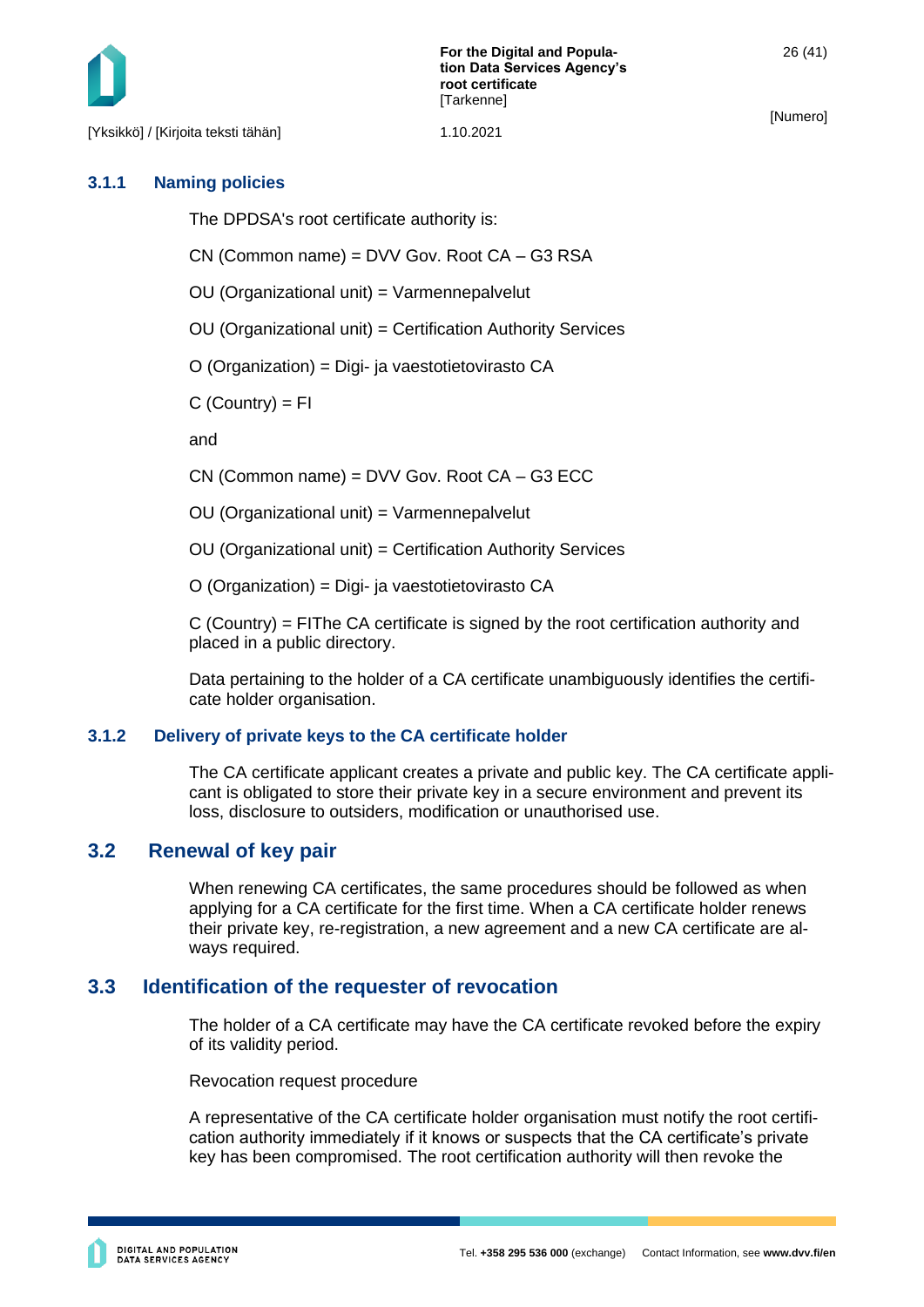

relevant CA certificate. Revocation requests are primarily made by the CA certificate holder organisation if the certificate may have been misused. Revocation requests can also be made by the registration authority or the root certification authority.

# <span id="page-27-0"></span>**4 Operational requirements**

# <span id="page-27-1"></span>**4.1 Applying for a CA certificate**

The rights and responsibilities of a CA certificate applicant are stated in the application document and the agreement concluded with the organisation applying for the CA certificate. The agreement is signed by an authorised representative of the certificate holder organisation. The agreement states the rights and obligations of both parties. It is clearly stated in the application document and the terms of use that by signing the application, the CA certificate applicant confirms the correctness of the information provided and approves the creation of the certificate and its publication in a public directory. At the same time, the applicant accepts the fact that the certificate will be reported to the revocation list if there is a possibility of it being misused.

# <span id="page-27-2"></span>**4.2 Issuing a CA certificate**

The root certification authority issues the CA certificate when accepting the application for a CA certificate and signing a related supply agreement on the CA certificate.

When issuing a certificate, the root certification authority is responsible for ensuring that the certificate's data content is correct at the time of certificate delivery.

# <span id="page-27-3"></span>**4.3 Receiving a CA certificate**

Once the CA certificate has been issued, it will be delivered to the customer as agreed.

# <span id="page-27-4"></span>**4.4 The validity and revocation of a CA certificate**

# <span id="page-27-5"></span>**4.4.1 Prerequisites for revoking a CA certificate**

The CA certificate holder must notify the root certification authority immediately if it knows or suspects that the CA certificate's private key has been compromised. The root certification authority will then revoke the relevant CA certificate. An authorised representative of the CA certificate holder organisation has been determined in an agreement between the root certification authority and CA certificate holder organisation.

CA certificates are revoked immediately after receiving a revocation request and after the revocation of the CA certificate has been confirmed.

#### <span id="page-27-6"></span>**4.4.2 Requester of revocation**

Revocation requests are primarily made by a representative of the certificate holder organisation if the CA certificate may have been misused. A CA certificate may also be revoked by the registration authority or the root certification authority.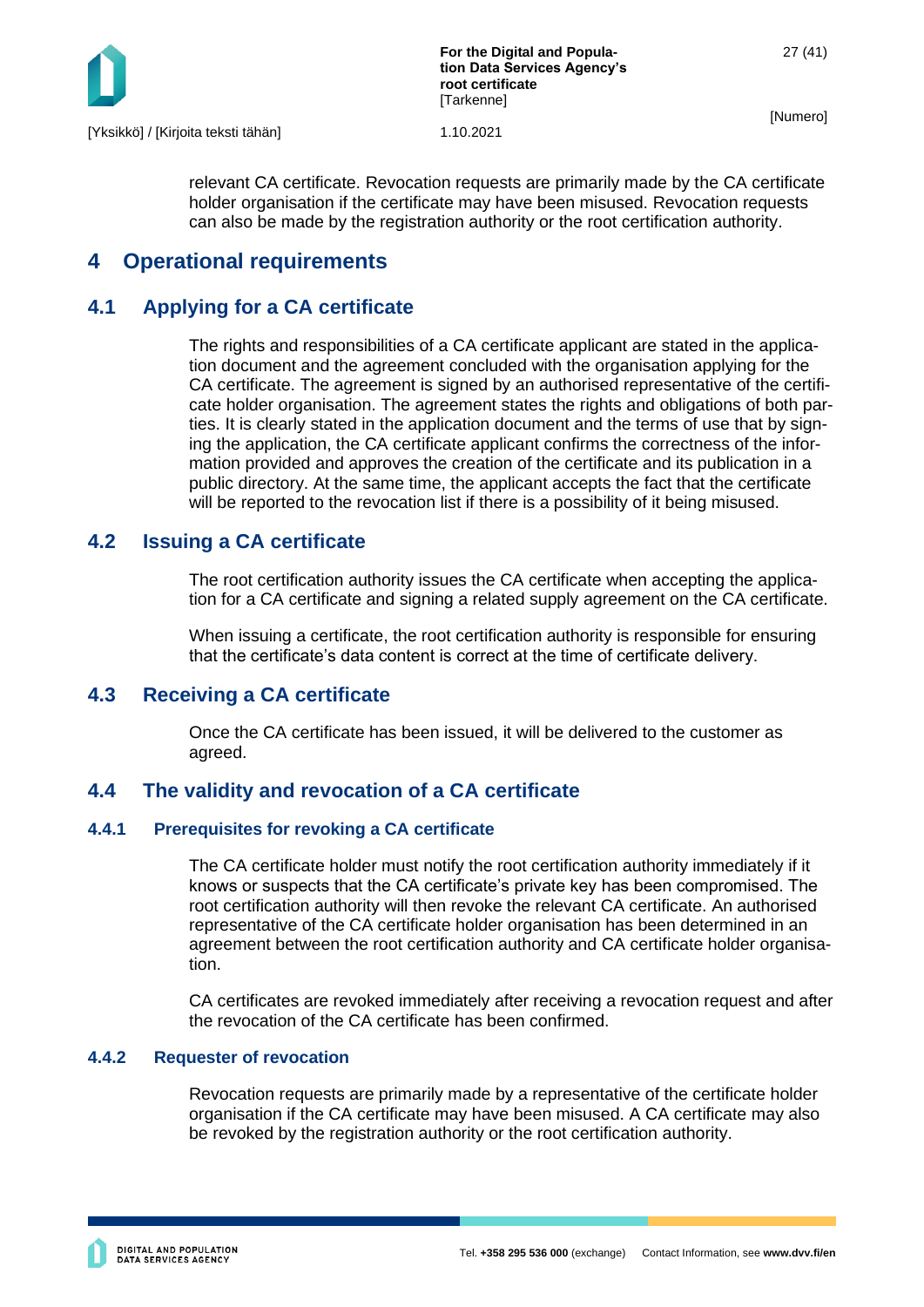

**For the Digital and Population Data Services Agency's root certificate [Tarkenne]** 

[Numero]

#### <span id="page-28-0"></span>**4.4.3 Revocation transaction**

The CA certificate holder organisation is responsible for revoking the CA certificate. Upon the certificate holder organisation's notification, the CA certificate can be placed on the revocation list to prevent the use of the CA certificate issued by a root certification authority.

A CA certificate is revoked by notifying the Digital and Population Data Services Agency in accordance with the supply agreement concluded with the CA certificate holder organisation at kirjaamo@dvv.fi. The liability of the CA certificate holder organisation regarding the root certification authority in accordance with the agreement ends upon receipt of an identifiable notification that enables the revocation. The CA certificate holder's liability for the use of the CA certificate ceases at the same time.

Revoked CA certificates cannot be reinstated.

The Digital and Population Data Services Agency will revoke the CA certificates it has issued if an error is detected in the data contents of the certificate or it is known that the private key of a CA certificate has been compromised or there is justified thread thereof, or if there has been failure to comply with the agreement concluded with the CA certificate holder organisation or the agreement has expired.

As the root certification authority, the Digital and Population Data Services Agency may revoke CA certificates signed with its private key if there is reason to believe that the root certification authority's private keys have become disclosed or accessed by unauthorised parties.

All CA certificates that are valid and have been granted with the exposed key must be closed on one or several revocation lists whose validity period does not expire until the validity of the last revoked CA certificate has expired.

If the private key used by the root certification authority in issuing a CA certificate or another technical method has become exposed or otherwise unusable, the Digital and Population Data Services Agency must duly notify all CA certificate holder organisations and end users.

The root certification authority may also revoke a CA certificate for other special reasons.

#### <span id="page-28-1"></span>**4.4.4 Timing of a revocation event**

CA certificates are revoked immediately after receiving a revocation request.

#### <span id="page-28-2"></span>**4.4.5 Temporary interruption of the validity of a CA certificate**

CA certificates cannot be temporarily suspended.

#### <span id="page-28-3"></span>**4.4.6 Publishing frequency of the revocation list**

The CA certificate is published in a public directory where it will remain accessible for the duration of its validity. The root certification authority publishes a revocation list that is valid for one year after its publication. This revocation list is updated once per year with a new one.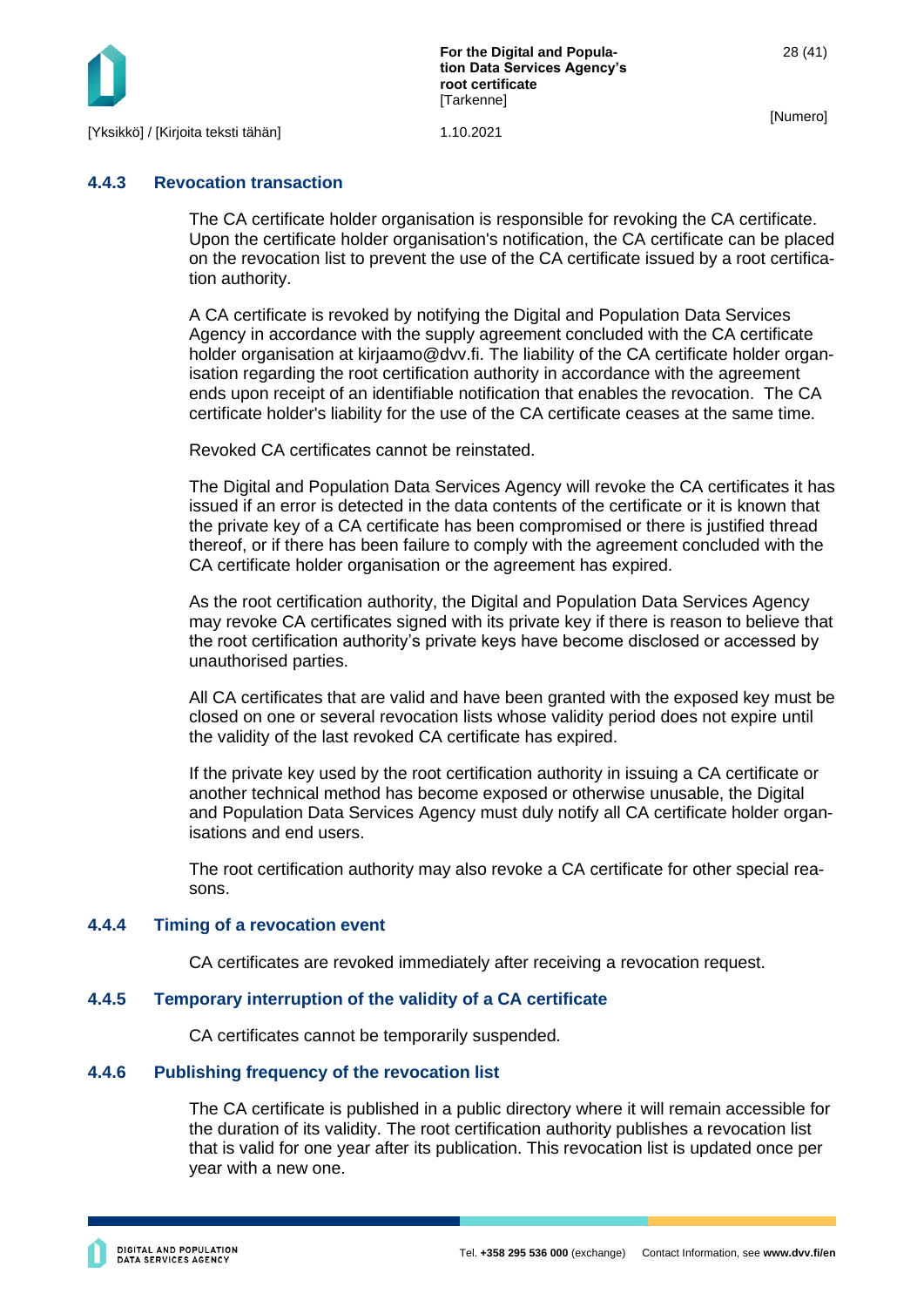

The revocation list contains the time of publication of the next revocation list.

The new revocation list will be published by the expiration of the validity of the valid revocation list.

In case of system updates and other exceptional situations, DPDSA may publish revocation lists at a different frequency and extended validity periods.

#### <span id="page-29-0"></span>**4.4.7 Revocation list requirements**

The obligations of a party trusting the CA certificate are described in section 2.

#### <span id="page-29-1"></span>**4.4.8 Online CA certificate status check**

The CA certificates may only be revoked in the manner described in the agreement or this certification practice statement by visiting the registration authority. The root certification authority does not provide an online certificate status check service that implements OCSP. The certification authority publishes a revocation list of revoked certificates.

#### <span id="page-29-2"></span>**4.4.9 Special requirements pertaining to the exposure of the CA certificate holder's private key**

It is the CA certificate holder's responsibility to protect the use of their private key by taking all measures for looking after their private key as described in the instructions for use. The CA certificate holder organisation must immediately contact the root certification authority if it suspects that the certificate may have been used in breach of the terms and conditions.

#### <span id="page-29-3"></span>**4.5 System supervision**

For supervision purposes, the root certification authority stores log data on CA certificate production events, the CA certificate system's access management, the hardware configuration as well as system and application software and their modifications, backup runs and recoveries. In addition, the root certification authority supervises documents related to the activity. Any non-conformances will be reported as agreed with the partner.

# <span id="page-29-4"></span>**4.6 Archiving of data pertaining to CA certificates**

#### <span id="page-29-5"></span>**4.6.1 Material stored**

The provisions of the archive act (arkistolaki, 831/1994) are applied as the general act on archiving. The right to obtain information is determined according to the Act on the Openness of Government Activities (621/1999). With respect to the archiving of CA certificates, the provisions pertaining to archiving in electronic services legislation are also applied. Backup copies are stored in a place physically separate from the original data.

If a root certification authority's service is interrupted or terminated, the root certification authority shall notify all of its customers that the archive will continue to be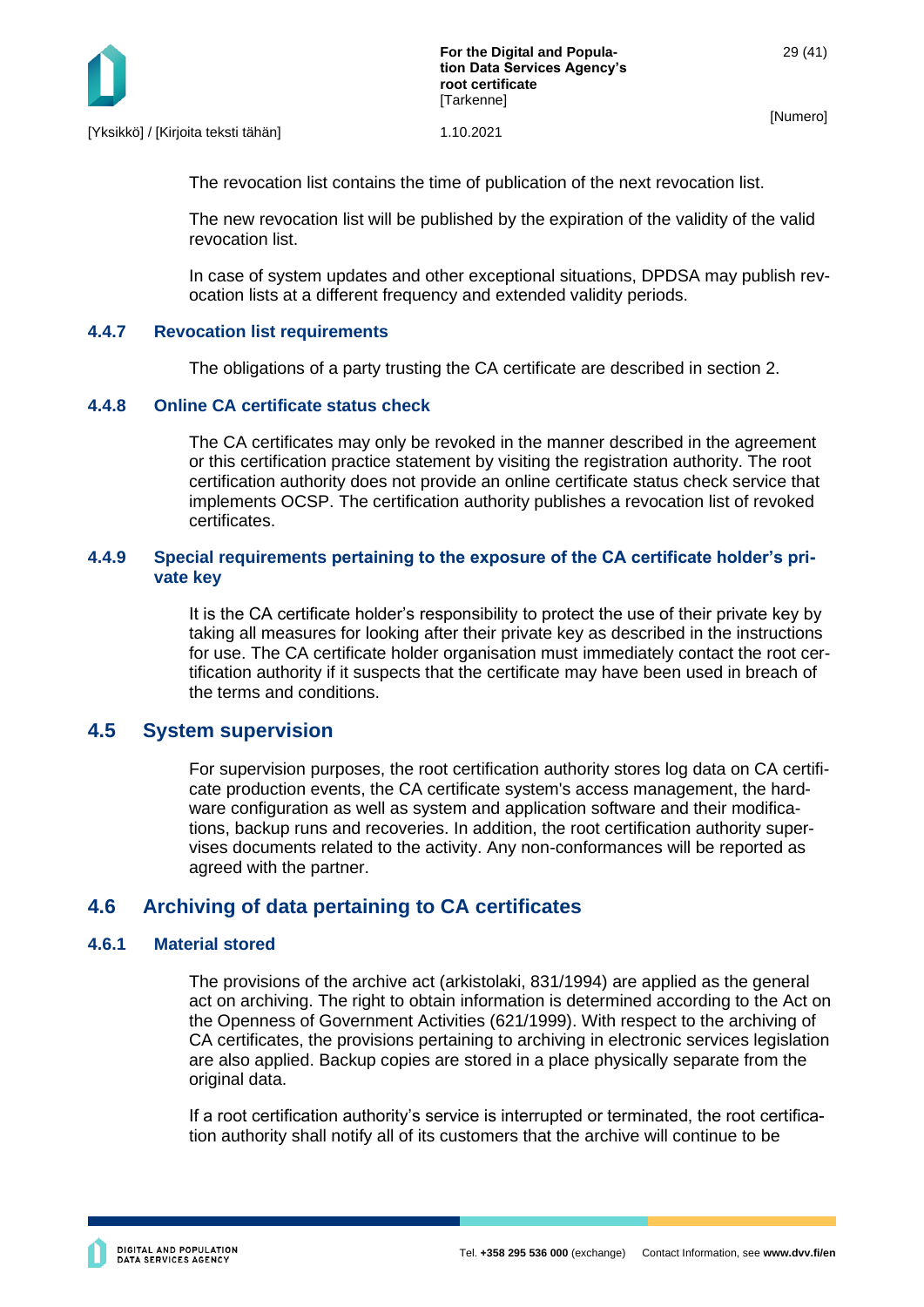

available. All archive queries should be sent to the root certification authority or some other party designated by the authority before it terminates its service.

The root certification authority ensures the availability and readability of the archives, also in the event that the root certification authority's operations are interrupted or terminated.

The data in the certificate register based on the Act on Strong Electronic Identification and Trust Services is stored for 10 years after the expiry of the CA certificates.

The archive data are stored in accordance with regulations pertaining to the qualified certification authority in question.

#### <span id="page-30-0"></span>**4.6.2 Protection of archives**

The root certification authority stores the archived documents related to CA certificate application, the applicant's identification and CA certificate delivery in appropriate facilities.

Archived data are stored on secure premises with access control.

#### <span id="page-30-1"></span>**4.6.3 Backup methods for archived data**

Backup copies are stored in a place physically separate from the original data.

#### <span id="page-30-2"></span>**4.6.4 Acquisition and backup methods for archived data**

If a root certification authority's service is interrupted or terminated, the root certification authority shall notify all of its customers that the archive will continue to be available. All archive queries should be sent to the root certification authority or some other party designated by the authority before it terminates its service.

The root certification authority ensures the availability and readability of the archives, also in the event that the root certification authority's operations are interrupted or terminated.

Archived data will be made available as deemed appropriate from the point of view of the CA certificate holder or the trusting party.

# <span id="page-30-3"></span>**4.7 Continuity management and handling of deviations.**

<span id="page-30-4"></span>The root certification authority has a continuity and preparedness plan that enables the continuity of the root certification operations.

#### **4.7.1 The root certification authority's private key has become disclosed or the root certification authority's certificate has been revoked**

In each certification practice statement, the root certification authority states the measures that the root certification authority, the CA certificate holders, parties relying on the CA certificate, registration authorities and the root certification authority's staff must take if the root certification authority's private key has become disclosed or otherwise unusable.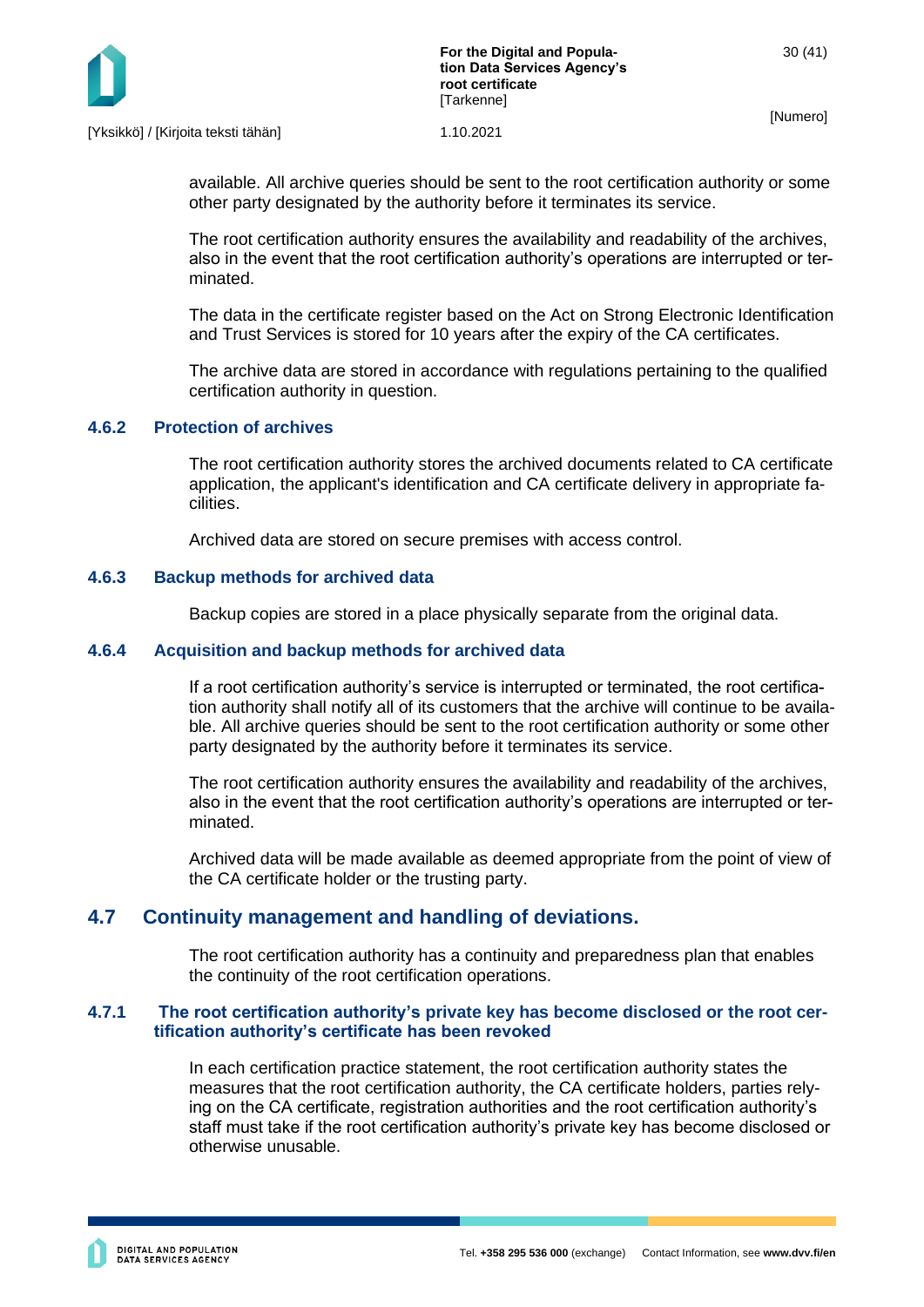

In such cases, the root certification authority will either suspend its service as described in section 4.8 or carry out the following measures:

- a) The root certification authority notifies all CA certificate holders, relying parties, and customers with whom the certification authority has agreements in place or who are otherwise, on the grounds of a contractual relationship or government activities, in a relationship with the root certification authority that entitles them to be notified by the root certification authority.
- b) The root certification authority creates a new key in accordance with Chapter 6.
- c) All CA certificates and end user certificates that are valid and have been granted with the exposed key are closed on one or several revocation lists whose validity period does not expire until the validity of the last revoked CA certificate has expired.

#### <span id="page-31-0"></span>**4.7.2 Compromised security because of a natural disaster or other catastrophe**

The security policy of the Digital and Population Data Services Agency, which acts as the root certification authority, takes into account the measures necessitated by the compromising of external security. The Digital and Population Data Services Agency is ISO 27001 certified with respect to information security, setting the requirements for Digital and Population Data Services Agency's operations also after the occurrence of a catastrophe. The Digital and Population Data Services Agency complies with established data security procedures when issuing and administering certificates.

# <span id="page-31-1"></span>**4.8 End of the root certification authority's operation**

A situation where all services related to issuing, maintaining and administrating root certification authority and CA certificates are permanently terminated is deemed the termination of the root certification authority. The termination of the root certification authority does not refer to a situation where the root certificate service is transferred from one organisation to another.

The root certification authority communicates the termination of the certificate services to the parties specified in section 4.7.1 a as soon as possible, however at least one month before the time of termination.

Before the termination of the root certification authority, at least the following measures shall be taken:

- a) All CA certificates that are valid and have been granted are closed on one or several revocation lists whose validity period does not expire until the validity of the last revoked CA certificate has expired.
- b) The root certification authority revokes all authorisations of its contracting partners to carry out tasks pertaining to the granting process of root certificates on behalf of the root certification authority.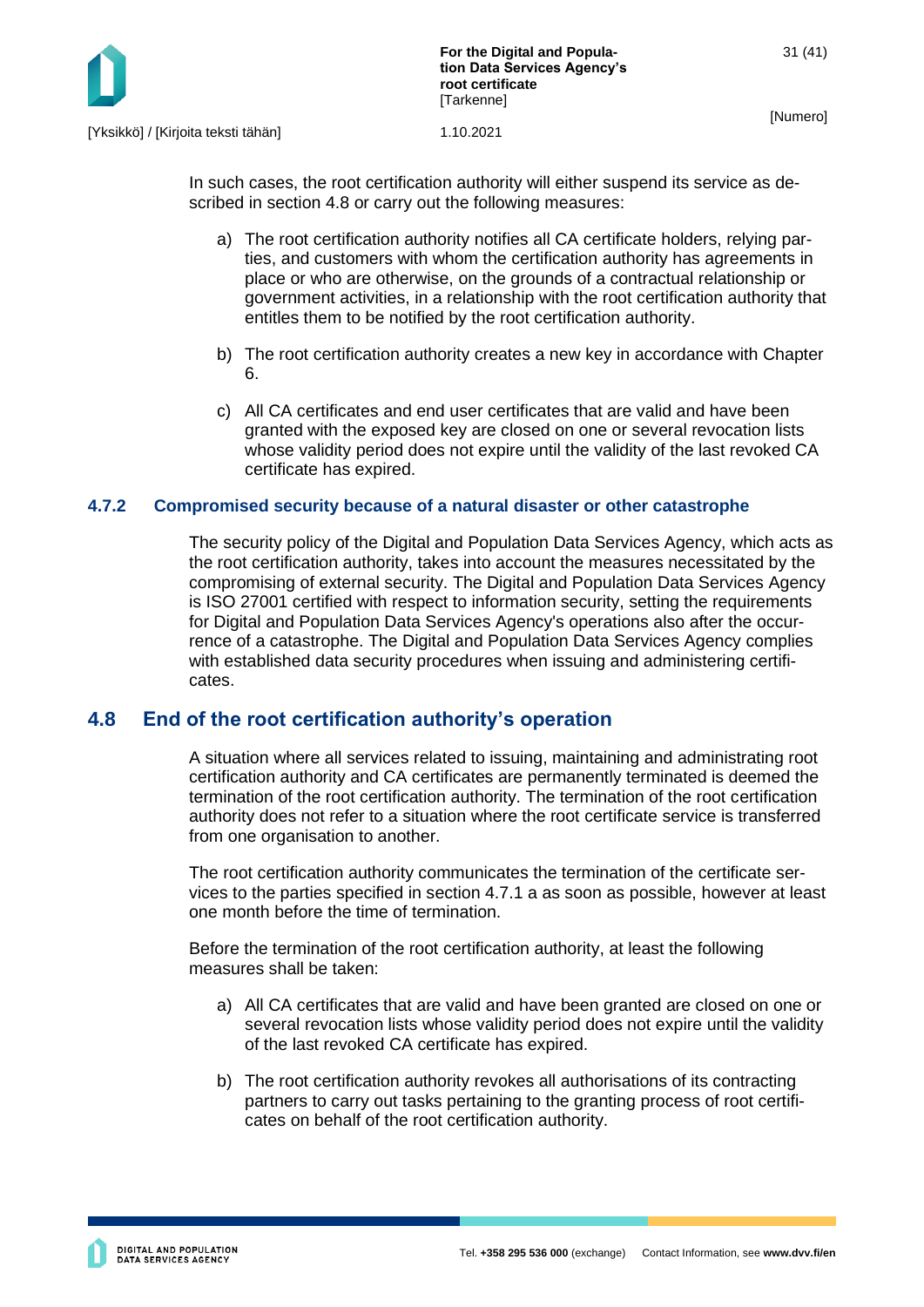

c) c) The root certification authority ensures that access to the root certification authority's archives as set forth in section 4.6 will be maintained also after the termination of the root certification authority.

# <span id="page-32-0"></span>**5 Physical, operational and staff security requirements**

An information security certificate has been granted to the root certification authority in its role as a certification authority. The DPDSA's information security solutions meet ISO 27001 requirements.

The root certification authority may use technical vendors for carrying out the information technology tasks of the CA certificate service. The root certification authority is responsible, as the certification authority, for the safety and operation of certificate production in an appropriate way in all of its areas.

The root certification authority follows good information management practices. Services related to certificate provision are organised as certification services of the DPDSA in accordance with the Centre's organisation structure.

# <span id="page-32-1"></span>**5.1 Arrangements related to physical security**

#### <span id="page-32-2"></span>**5.1.1 Location and building properties**

The root certification authority's systems are located in secure data centres and meet the guidelines and orders imposed on data centres regarding security.

The root certification authority's facilities security is implemented by preventing unauthorised entry with appropriate locking systems and the use of suitably solid and durable structures. Data centres have limited windows, and structures are made with durable construction materials.

#### **5.1.2 Physical access to facility**

<span id="page-32-3"></span>The facilities of the root certification authority where production duties for the authority's certificate system are carried out have controlled physical access. The access control system detects authorised and unauthorised entry. Access to data centre facilities requires the identification of the person, whereby the person is identified, his or her access right is verified and the transactions are registered. Data centre facilities are guarded at all times of the day.

#### <span id="page-32-4"></span>**5.1.3 Electricity supply and air conditioning**

The data centre facilities for the certification system of the root certification authority have an appropriate air conditioning system. Built-in backup power solutions are in place to protect against unexpected power cuts.

#### <span id="page-32-5"></span>**5.1.4 Fire safety**

The data centre facilities for the root certification authority's certification system are fitted with the necessary fire alarm mechanisms, first-aid fire-fighting equipment, and automatic fire extinguishers.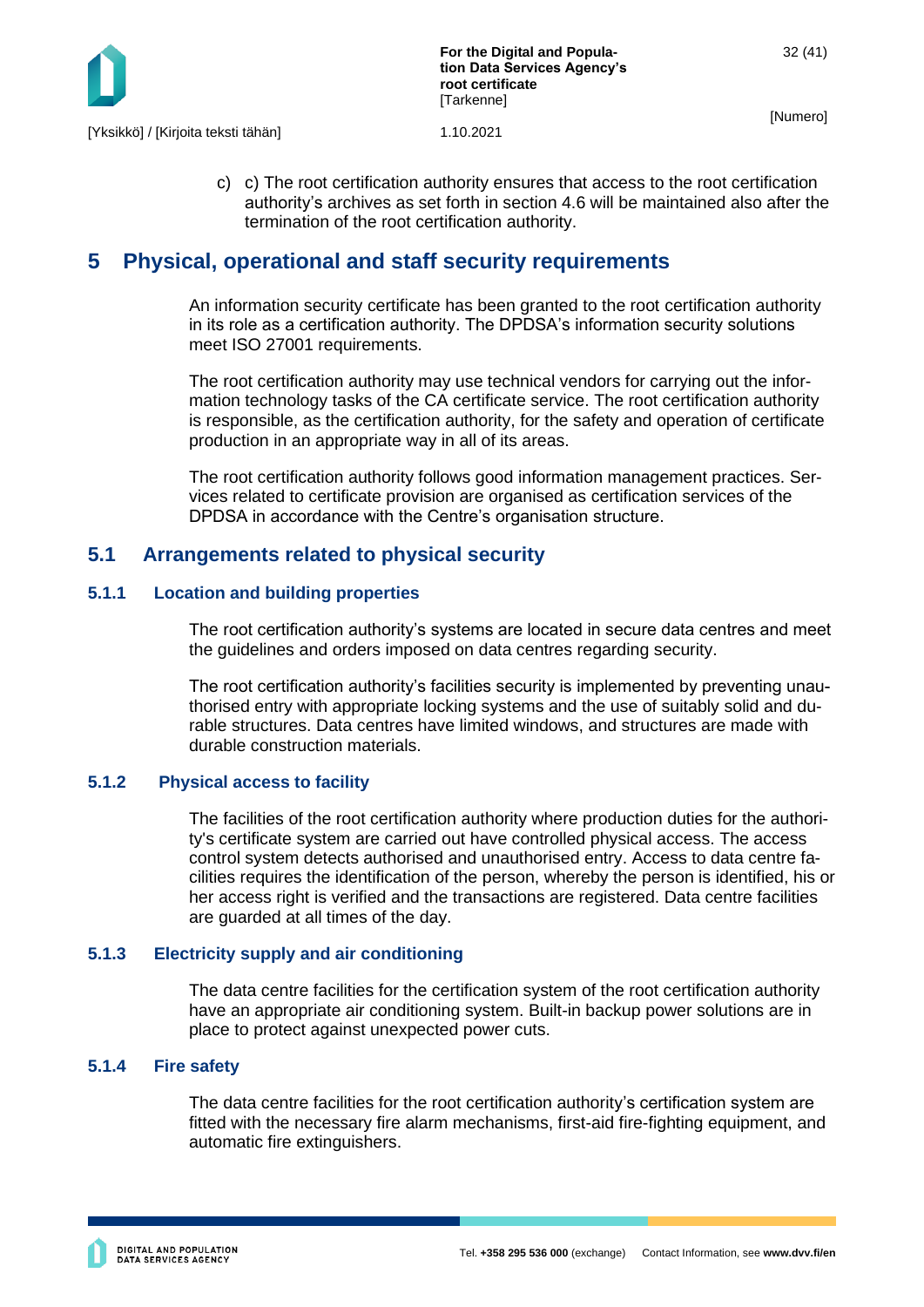

# <span id="page-33-0"></span>**5.1.5 Data storage**

The root certification authority's archive data and backup copies are stored separately away from the root certification authority's hardware systems.

The root certification authority's data are protected against loss, modification and unauthorised use.

#### <span id="page-33-1"></span>**5.1.6 Handling of redundant data**

The root certification authority's classified data are destroyed using reliable techniques.

#### <span id="page-33-2"></span>**5.1.7 Water damage**

The data centre facilities for the root certification authority's certification system are fitted with appropriate humidity detectors.

### <span id="page-33-3"></span>**5.2 Operational requirements**

#### <span id="page-33-4"></span>**5.2.1 Division of responsibility**

The root certification authority uses technical vendors for the registration and information technology duties of certificate production.

The root certification authority's tasks are comprised of the following areas of responsibility:

- Information security
- **Registration**
- System administrator
- System user
- System supervisor

The root certification authority and the technical supplier of the root certification authority's certification system have concluded a supply agreement which contains detailed descriptions of the supplier's duties, methods and responsibilities and the information security provisions.

#### <span id="page-33-5"></span>**5.2.2 Number of staff required for the duties**

The creation, activation, backup and recovery of the root certification authority's private keys require the presence of two persons with administrator privileges. The revocation of the root certification authority's private key is possible only under the supervision of two authorised persons. At least two persons authorised to carry out maintenance on the system are present when the certification authority's cryptographic module is initialised.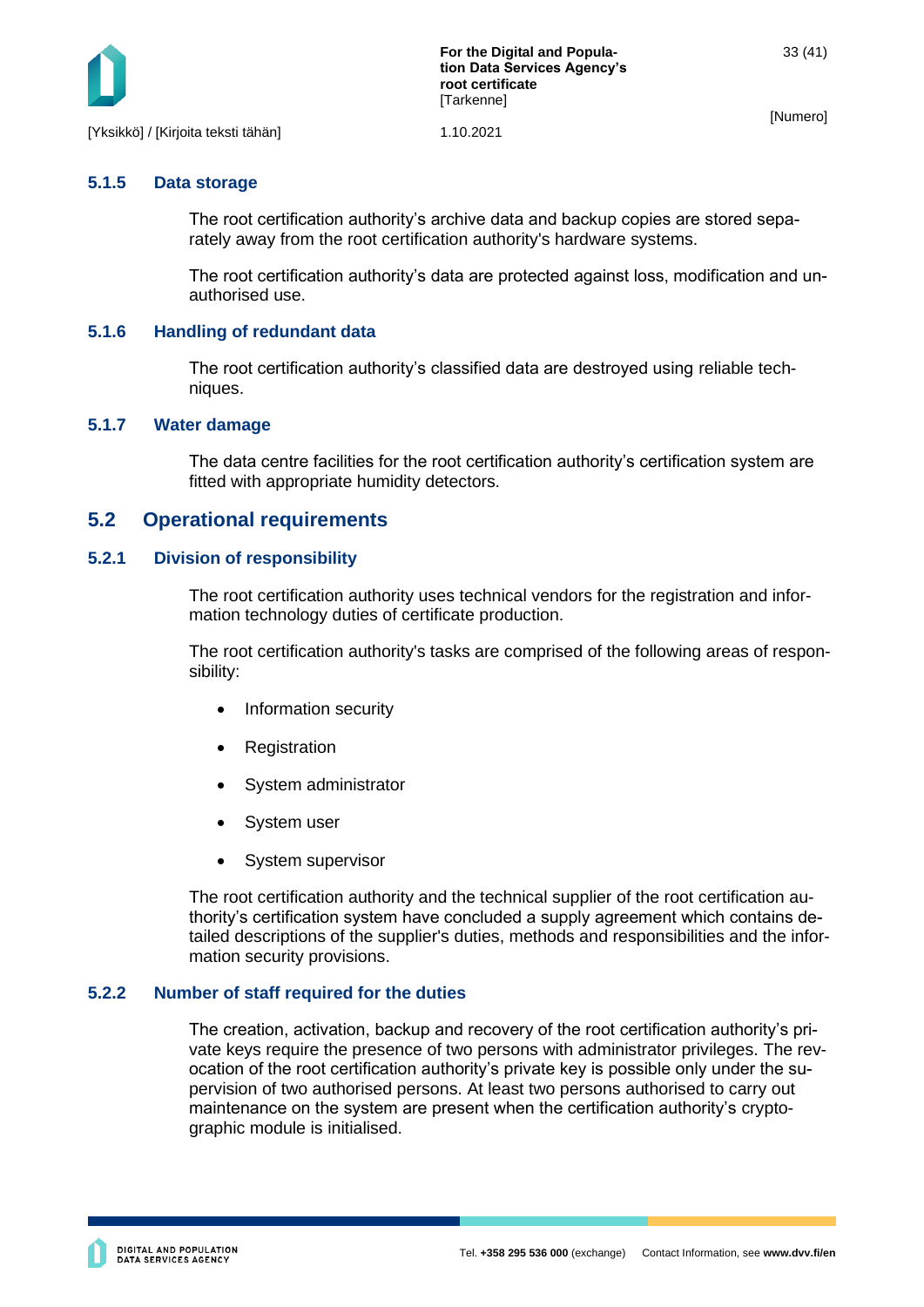

### <span id="page-34-0"></span>**5.2.3 Task-specific identification**

The registration authority of the CA certificate: The unit of the Digital and Population Data Services Agency registering the certification activity serves as the registration authority.

The administrator of the root certification authority's certification system: The administrator of the system is identified on the basis of a personal system management card for the root certification authority. The root certification authority's certification system administrators include the system specialists of the certificate system supplier and authorised personnel of DPDSA.

The root certification authority's certification system user: The system user is identified on the basis of a personal system access card. The users of the root certification authority's certificate system include data centre operators, technical certificate request initiators, and the revocation service.

# <span id="page-34-1"></span>**5.3 Personal security**

The Digital and Population Data Services Agency serves as a root certification authority responsible for the root certification authority's certification activities. The technical vendors have been selected through competition and work at the responsibility and on behalf of the Digital and Population Data Services Agency.

The personnel of the DPDSA's Certificate Service are required to have the necessary educational qualifications and knowledge of certificate operations. Experts monitor industry developments in Finland and Europe and serve as industry experts.

During the contract procedure, the root certification authority has assessed the competence of its technical suppliers' key personnel and employees with regard to the implementation of the root certification authority's certificate service. ICT suppliers maintain the competence of their personnel with regard to the hardware, software, methods and data security used as part of the service provision. In addition, technical suppliers ensure that their personnel are familiar with the data-processing tasks of the certificate service as required by the service.

#### <span id="page-34-2"></span>**5.3.1 Carrying out a background check on the staff**

Digital and Population Data Services Agency has a basic security clearance done for its staff and technical vendors who work with the CA certificate environment. The checks are carried out by the Finnish Security Intelligence Service. The DPDSA reserves the right to reject a technical supplier's employee from a role that involves working with the root certification authority's certificate system.

#### <span id="page-34-3"></span>**5.3.2 Procedure adhered to in the security clearance**

The staff's work experience is scrutinised at the time of recruitment. A declaration of accountability is requested for each person based on the information he or she has provided on a standard form.

All relevant personnel of the root certification authority, certificate service and directory service providers and those performing key tasks in the revocation service must: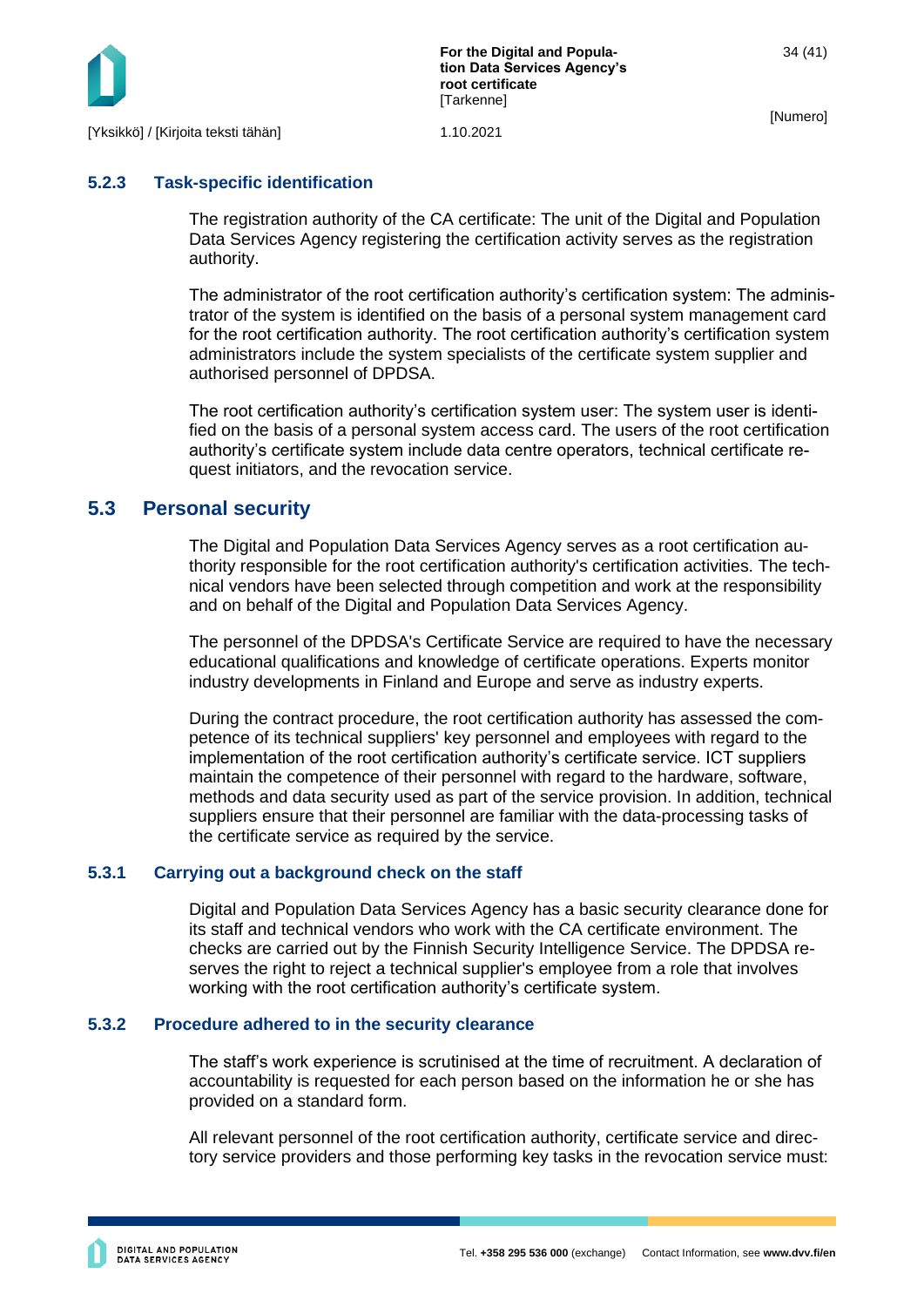

• complete a form which is submitted to the Finnish Security Intelligence Service for a request for a declaration of accountability for the purposes of the declaration of accountability procedure;

- refrain from duties which are in conflict with their obligations and responsibilities;
- not be persons known to have been released from a previous duty on the grounds of negligence of duty or misconduct;
- be appropriately qualified for the duties they are taking on.

#### <span id="page-35-0"></span>**5.3.3 Training requirements**

The root certification authority's staff must be trained so that duties can be carried out in the optimal way. The Digital and Population Data Services Agency has a training plan, the implementation of which is the responsibility of the Digital and Population Data Services Agency's administration unit.

#### <span id="page-35-1"></span>**5.3.4 Maintenance of expertise and skills**

The Digital and Population Data Services Agency's staff training is planned and maintained in such a way that the expertise related to the management of the task is always at the best possible level required by the task.

#### <span id="page-35-2"></span>**5.3.5 Requirements for task rotation**

When planning for task rotation in the root certification authority's tasks, the tasks must be organised in such a way that the employee can perform his or her new duties in an optimal way. In task rotation planning, matters such as data security requirements, confidentiality and the principles of handling personal data (as described in the procedural rules regarding the handling of personal data) are taken into account. Task rotation also adheres to root certification authority's information security policy and information security plan as well as the root certification authority's other general instructions.

#### <span id="page-35-3"></span>**5.3.6 Measures resulting from deviations**

The Digital and Population Data Services Agency's staff are subject to liability for acts in office and work following the internal instructions of the Digital and Population Data Services Agency. Provisions on the position of a public official are laid down in the state officials act (valtion virkamieslaki, 750/1994).

#### <span id="page-35-4"></span>**5.3.7 Staff representing the organisation**

When recruiting staff, it must be ensured that the staff's skills correspond to the requirements of the tasks and that no circumstances revealed in the background check put an employee's interests at odds with the production of CA certificate services.

#### <span id="page-35-5"></span>**5.3.8 Documents given to the staff**

The staff always has access to the Digital and Population Data Services Agency's quality and security documents.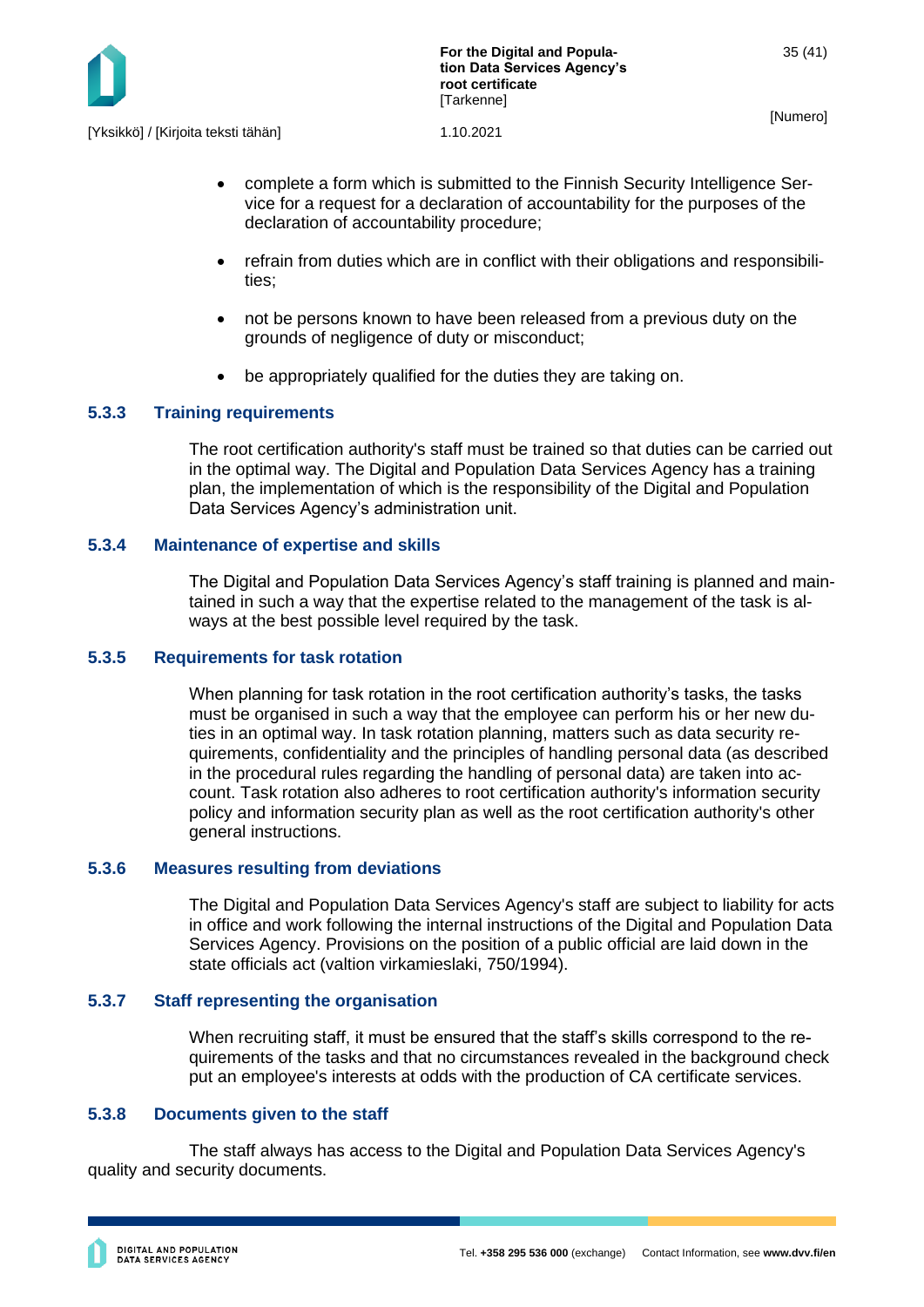

# <span id="page-36-0"></span>**6 Technical security arrangements**

# <span id="page-36-1"></span>**6.1 Generation and storage of key pairs**

#### <span id="page-36-2"></span>**6.1.1 Generating key pairs**

Each root certification authority's key is created on the basis of a random number input which is sufficiently long or generated in a way that makes it impossible to trace back computationally even if the time of creation and the device used to create it are known. In addition, the algorithm and method used to generate the random number meet the qualitative requirements, which include e.g. the reliability of the algorithm, the non-repeatability of the generation method, and the genuine randomness of the random number. The root certification authority will not publish the probability accuracy or method.

Root certification authority:

The root certification authority generates its private signature keys and corresponding public keys. The keys are stored in key management devices governed by the root certification authority. The security level of the key management devices fulfils the criteria required for producing a qualified certificate.

#### <span id="page-36-3"></span>**6.1.2 Delivery of a private key to CA certificate applicant**

The CA certificate applicant creates its own private and public key.

#### <span id="page-36-4"></span>**6.1.3 Delivery of the CA certificate applicant's public key to the root certification authority**

The CA certificate applicant shall submit to the registration authority a certificate request it has generated, and the CA certificate will be created on the basis of this request.

#### <span id="page-36-5"></span>**6.1.4 Distribution of the root certification authority's public key to the CA certificate holder**

The root certification authority's public key is held in the CA certificate, which is freely distributable and also available in the public directory and on the root certification authority's online service.

#### <span id="page-36-6"></span>**6.1.5 Key lengths**

The root certification authority's private key, which is used to sign the certification authority's certificates, and the corresponding public keys are 4096-bit RSA keys and 384-bit ECC keys.

The CA certificate holder's private and public keys are 4096-bit RSA keys and 384-bit ECC keys.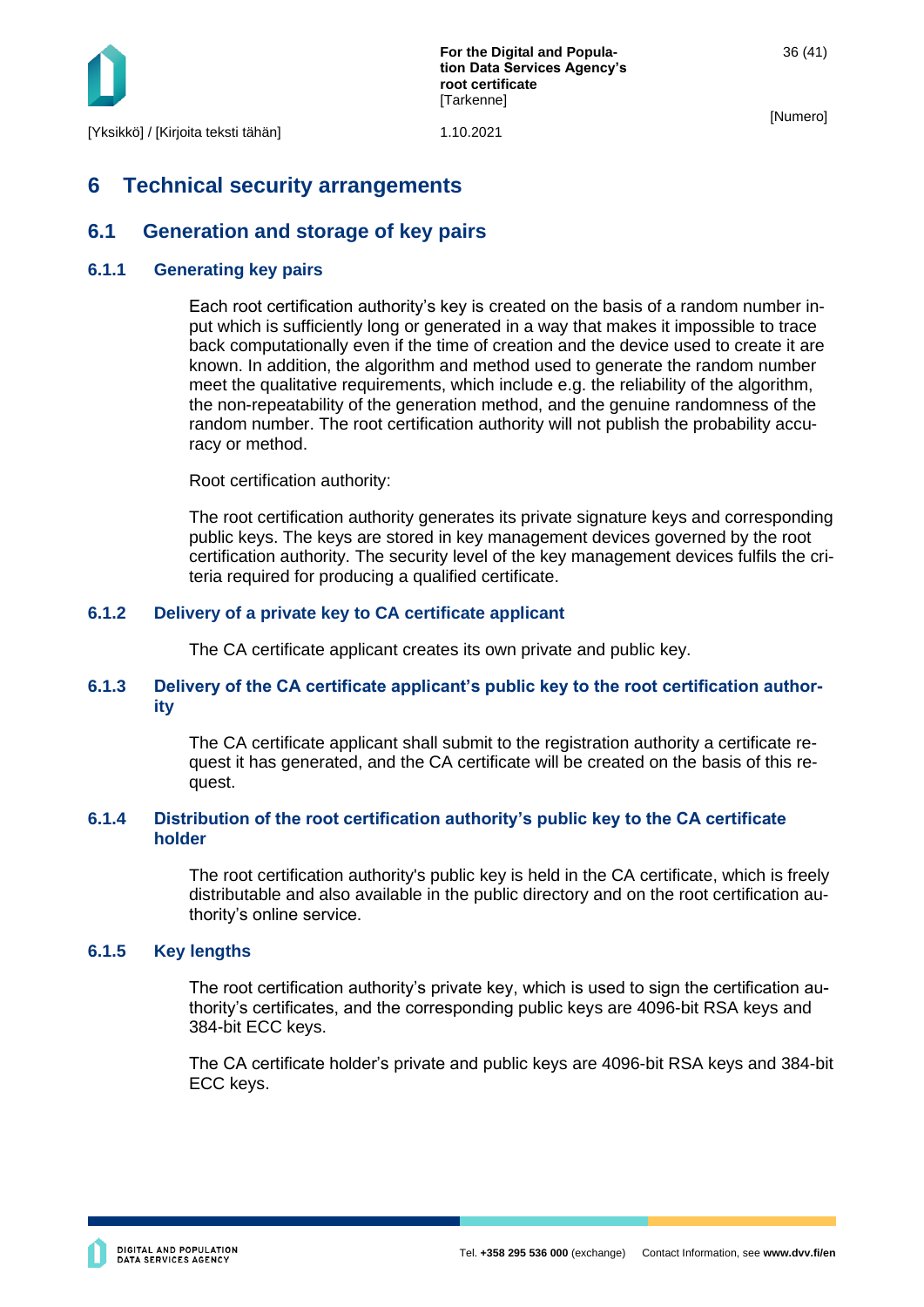

# <span id="page-37-0"></span>**6.1.6 Intended use of keys**

The key usage field in the certificates specifies the intended use of the public and private keys associated with a CA certificate (for example, signing of certificates and signing of revocation lists).

The root certification authority's certificate:

Purpose: Signing of CA certificates and revocation lists.

# <span id="page-37-1"></span>**6.2 Protection of private key**

#### <span id="page-37-2"></span>**6.2.1 Standards for the hardware security module**

The root certification authority's private keys are stored in hardware security modules administered by the root certification authority, which meet the requirements of the necessary security standard.

The root certification authority sees to it that the root certification authority's private keys are protected against disclosure and unauthorised use. A backup copy is made of the root certification authority's private keys in a manner that is suitable for ensuring critical information security.

#### <span id="page-37-3"></span>**6.2.2 Staff participating in the handling of the root certification authority's private key**

The generation of the root certification authority's private key requires the simultaneous presence of, or activation of a function by, at least two persons.

#### <span id="page-37-4"></span>**6.2.3 Disclosure of private key to a trusted party**

The CA certificate holder organisation must store their private key in a secure environment and prevent its loss, disclosure to outsiders, modification or unauthorised use.

#### <span id="page-37-5"></span>**6.2.4 Backup of a private key**

The root certification authority's private keys and their backups are stored with strong encryption in devices that meet the requirements of critical information security.

#### <span id="page-37-6"></span>**6.2.5 Archiving of private keys**

The root certification authority's private keys are stored in key management devices administered by the certification authority.

The CA certificate holder must store their private key in a secure environment and make every effort to prevent its loss, disclosure to outsiders, modification or unauthorised use.

#### <span id="page-37-7"></span>**6.2.6 Administration of private keys in hardware security modules**

The root certification authority's private signature keys are protected with physical and logical security measures of high reliability. They are only used in a system that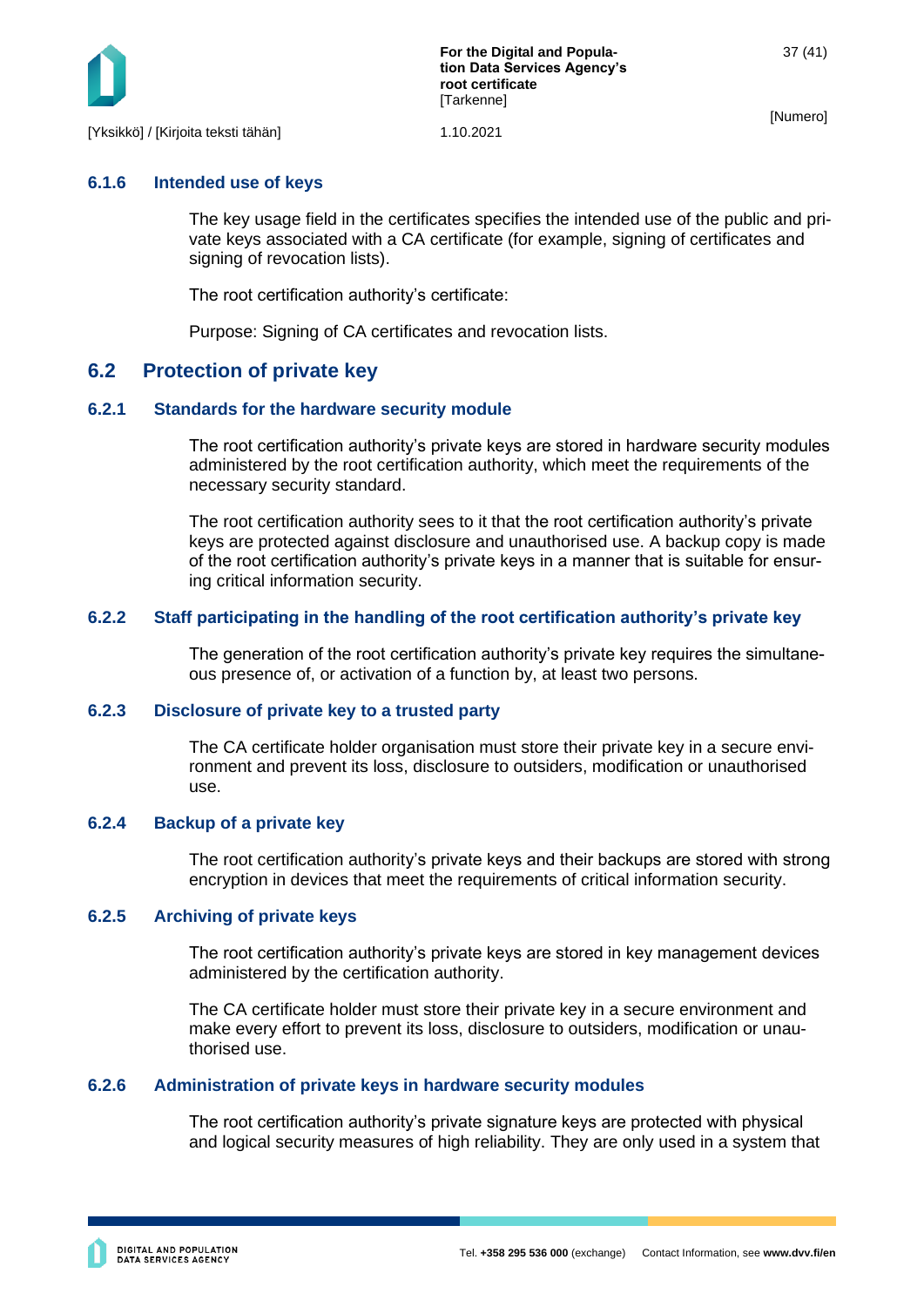

operates in a secure environment. The use of keys is controlled with management cards which are protected against unauthorised use.

The root certification authority's employees who work in trusted roles have a PIN-protected management card. The management cards are used to verify the user's access privileges to the certificate system or other related systems.

When a root certification authority's key is no longer in use, the key is destroyed in such a way that it cannot be retrieved or regenerated. Backup copies of the key are destroyed at the same time. The disposal of broken devices is organised in such a way as to reliably destroy private keys from both hardware and software (e.g. by a sufficient number of overwrites).

### <span id="page-38-0"></span>**6.3 Other key management issues**

#### <span id="page-38-1"></span>**6.3.1 Public key archiving**

The root certification authority archives all public keys it has certified.

#### <span id="page-38-2"></span>**6.3.2 Usage period of public and private keys**

The validity period of a CA certificate is specified in the certificate provision agreement. A CA certificate can be revoked before its expiry if the terms and conditions of the agreement are not complied with or there are other specific reasons stated in this certificate practice statement.

# <span id="page-38-3"></span>**6.4 Security requirements pertaining to the use of and access to computers**

#### <span id="page-38-4"></span>**6.4.1 Hardware security**

Only hardware suitable for its purpose is used in the root certification authority's certificate system.

Hardware security has been implemented according to good information management practice, ensuring that in the event of system failure, a backup system can be used without compromising the confidentiality of the system. The availability of spare parts for mission-critical components is ensured.

In service and maintenance processes, access by external personnel to the systems and facilities which are the responsibility of the service production is prevented. Maintenance visits can only be done by technical suppliers who have signed a technical supply agreement and a confidentiality agreement. A list of approved technical suppliers is maintained.

Maintenance visits can only be done under the supervision of a system administrator or another person authorised by him/her.

The root certification authority's certificate system hardware is under 24-hour security monitoring.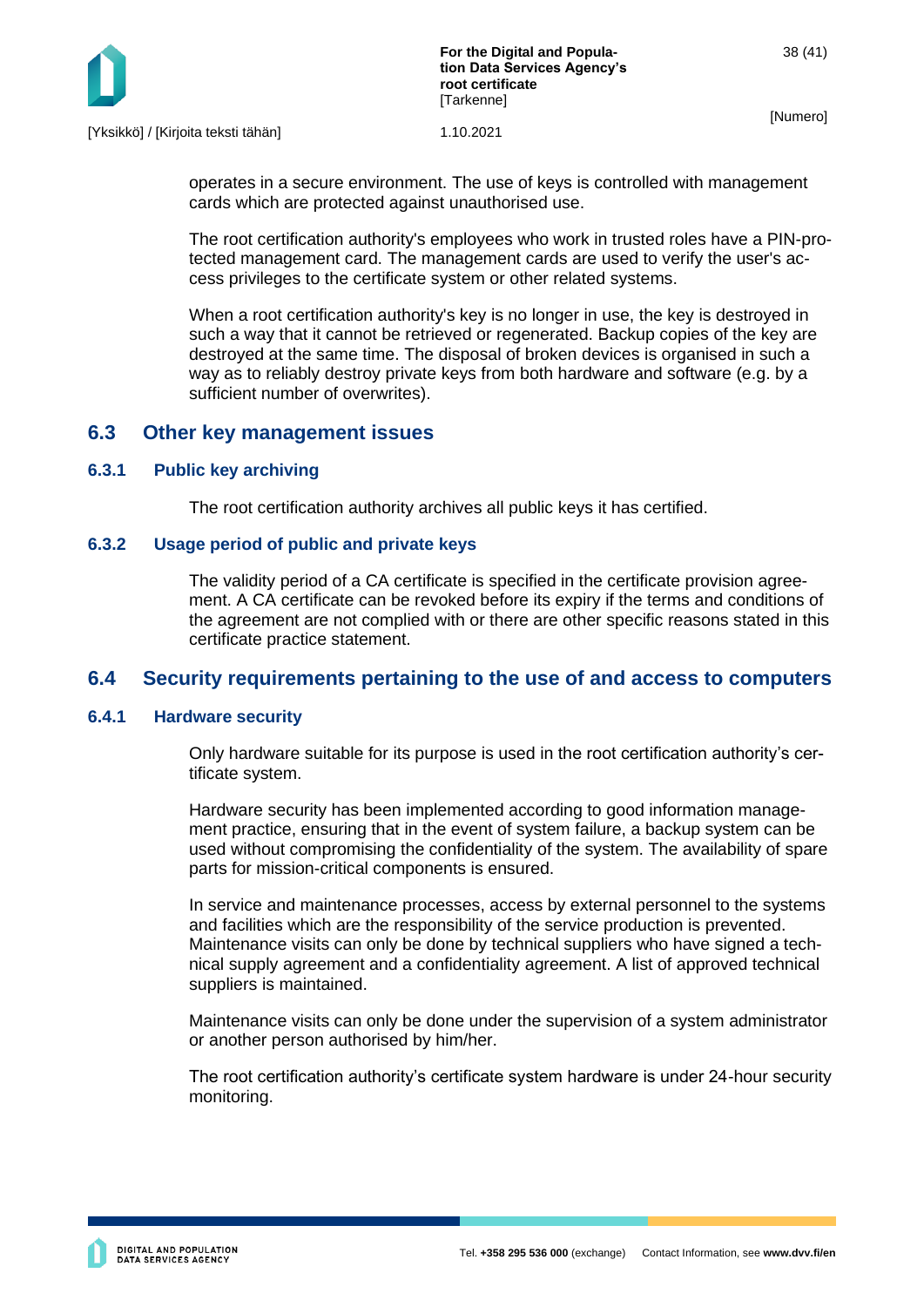

# <span id="page-39-0"></span>**6.5 Certificate system life cycle management**

In its role as a root certification authority, the Digital and Population Data Services Agency maintains a classification of importance on certificate service objects and systems, their backup copies, priorities and minimum maintenance levels.

#### <span id="page-39-1"></span>**6.5.1 Supervision related to developing the system**

The development and testing of the root certification authority's certification system are done in a separate test environment. Only tested, functional and approved solutions are transferred to the production system.

#### <span id="page-39-2"></span>**6.5.2 Security management**

In its role as a root certification authority, the Digital and Population Data Services Agency's information security is managed according to the Digital and Population Data Services Agency's information security policy and standard ISO 27001.

### <span id="page-39-3"></span>**6.6 Telecommunication network security**

The root certification authority's telecommunications security is based on the root certification authority's telecommunication network operating as a joined-up entity which is isolated from other telecommunication networks in an appropriate manner, and its critical components are duplicated. Transmitted messages and their senders or recipients cannot be viewed by unauthorised parties without special measures. The network is only used for tasks related to the root certification authority's certificate system. Redundant network services have been disabled. The network is divided into logical sub-components with restricted connectivity between components. Sufficient authentication, access control and non-repudiation procedures are in place.

# <span id="page-39-4"></span>**6.7 Monitoring of the use of the hardware security module**

The root certification authority sees to it that the root certification authority's private keys are protected against disclosure and unauthorised use. A backup copy is made of the root certification authority's private keys in a manner that is suitable for ensuring critical information security.

The hardware security module cannot be accessed without an ID card which is used to identify the person and verify his/her access privileges. The module cannot be activated without a system user's personal management card.

The presence of two administrator-level persons and their personal management cards are required to create a new user-level privilege. The module collects log data on events.

# <span id="page-39-5"></span>**7 CA certificate and revocation list profiles**

# <span id="page-39-6"></span>**7.1 Technical specifications of certificates**

The data content of the root certificate is described in the document FINEID S2. The document is available at the root certification authority's website at www.fineid.fi.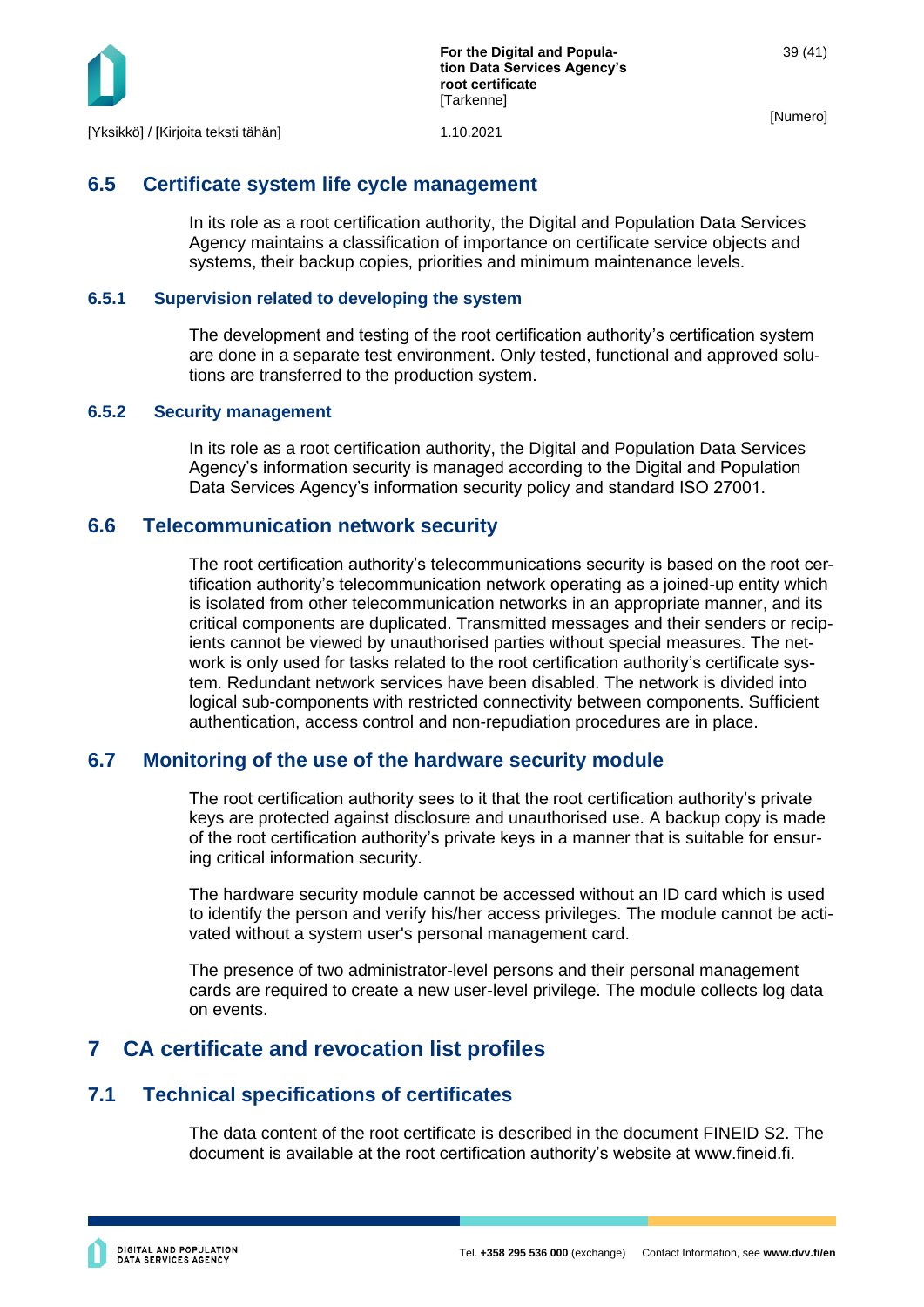

# <span id="page-40-0"></span>**7.2 Revocation list profile**

The data content of the revocation lists published by the root certification authority is described in the document FINEID S2. The document is available at the root certification authority's website at www.fineid.fi.

# <span id="page-40-1"></span>**8 Specification document management**

# <span id="page-40-2"></span>**8.1 Modifications to specifications**

The root certification authority may change the specifications due to legislative or operative requirements. Changes to the specifications must be recorded in the certificate policy and certification practice statement documents as described below.

# <span id="page-40-3"></span>**8.2 Publication and communication**

The root certification authority publishes a certificate policy and a certification practice statement, available at the website www.fineid.fi.

The root certification authority's public specifications pertaining to the production of certificates can be obtained from the same websites.

The agreements concluded with information technology vendors on the delivery of certificates and production system descriptions and product-related specifications are confidential.

# <span id="page-40-4"></span>**8.3 Modification and approval procedure of the certification practice statement**

The Digital and Population Data Services Agency approves the certificate policy and certification practice statement pertaining to root certification authority and CA certificates. The root certification authority's documents may be modified according to the Digital and Population Data Services Agency's internal change policy.

The Digital and Population Data Services Agency communicates on the modifications well in advance of their entry into force on its website.

The Digital and Population Data Services Agency maintains version management of the documents and archives all certificate policy and certification practice statement documents. Typographic corrections and changes of contact details may be made with immediate effect.

- 1. All items of the certificate policy and certification practice statement can be amended by communicating the main upcoming changes 30 days before their entry into force.
- 2. Items that Digital and Population Data Services Agency does not deem to have significant effect on certificate holders and trusting parties may be amended with communication 14 days in advance